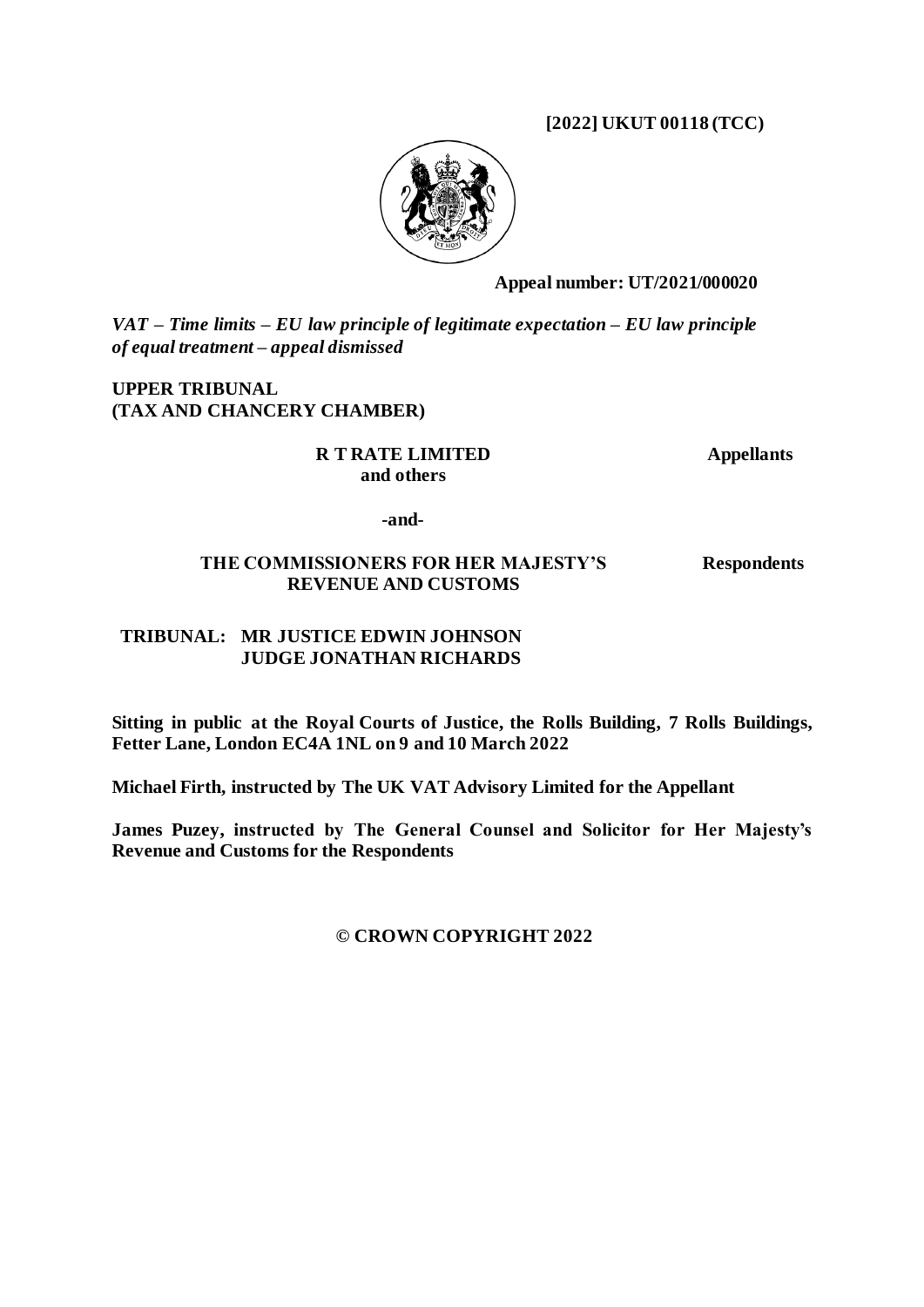#### DECISION

1. These appeals are brought by RT Rate Limited ("RT Rate") and a number of other taxpayers who ran car-dealership businesses. A full list of the appellants is set out in the Appendix to the decision (the "Decision") of the First-tier Tribunal (Tax Chamber) the ("FTT") released on 7 October 2020 which is under appeal. We gratefully adopt that full list of appellants set out in that Appendix butwill throughoutthis decision refer to the facts of RT Rate's appeal as it is common ground that they are representative of the appeals generally.

2. In 2003 RT Rate claimed, and received, repayments of output VAT paid on supplies of demonstrator vehicles made before November 1992. It based its claim on what are commonly referred to as the "Italian Tables" published in 2003 by HM Customs & Excise, (to which we will refer as "HMRC" which definition includes the successor body, HM Revenue & Customs) which provided guidance on the making of such claims. In 2016, RT Rate formed the view that there was a flaw in the Italian Tables and wrote to HMRC to amend its claim. HMRC refused to accept the amendment on the basis of an argument that the claim had already been satisfied and any new claim was by then out of time. RT Rate appealed to the FTT.

3. In the Decision, the FTT dismissed RT Rate's appeal and RT Rate now appeals to this Tribunal (the "UT"), with the permission of the FTT on the first part of the appeal, and with the permission of the UT on the second part of the appeal. In the remainder of this decision, references to numbers in square brackets are to paragraphs of the Decision unless we say otherwise.

## **Factual background**

4. UK domestic VAT law originally precluded car dealerships such as RT Rate from claiming credit for input tax on the purchase of demonstrator vehicles so that such input tax was, in the jargon of VAT practitioners, "blocked". By contrast, a sale of a demonstrator vehicle was treated as a taxable supply, with output VAT due on the dealer's margin under the margin scheme applicable to second-hand goods. However, the decision of the European Court of Justice (to which we will refer together with its successor body, the Court of Justice of the European Union, as the "CJEU") in Case C-45/95 *Commission v Italy* showed that domestic VAT law was not compatible with the Sixth VAT Directive (77/388/EEC) (the "Directive") which it sought to implement. The correct VAT treatment required a supply of demonstrator vehicles to be treated as exempt on the basis that input tax incurred on purchase of the vehicle had been blocked.

<span id="page-1-0"></span>5. That defect in the UK's implementation of the Directive entitled businesses such as RT Rate to make claims for repayment of output tax over-declared. Until December 1996, a dealership could make a claim, under s80 of the Value Added Tax Act 1994 ("VATA") and predecessor legislation, for repayment of output tax overdeclared going back to 1973, when VAT was first introduced. However, as part of a wider attempt to limit taxpayers' rights to make claims going back for such a long period, Parliament legislated in the Finance Act 1997 ("FA 1997") to provide that, with effect from 18 July 1996, any claim for overpaid output tax needed to be brought within 3 years of the end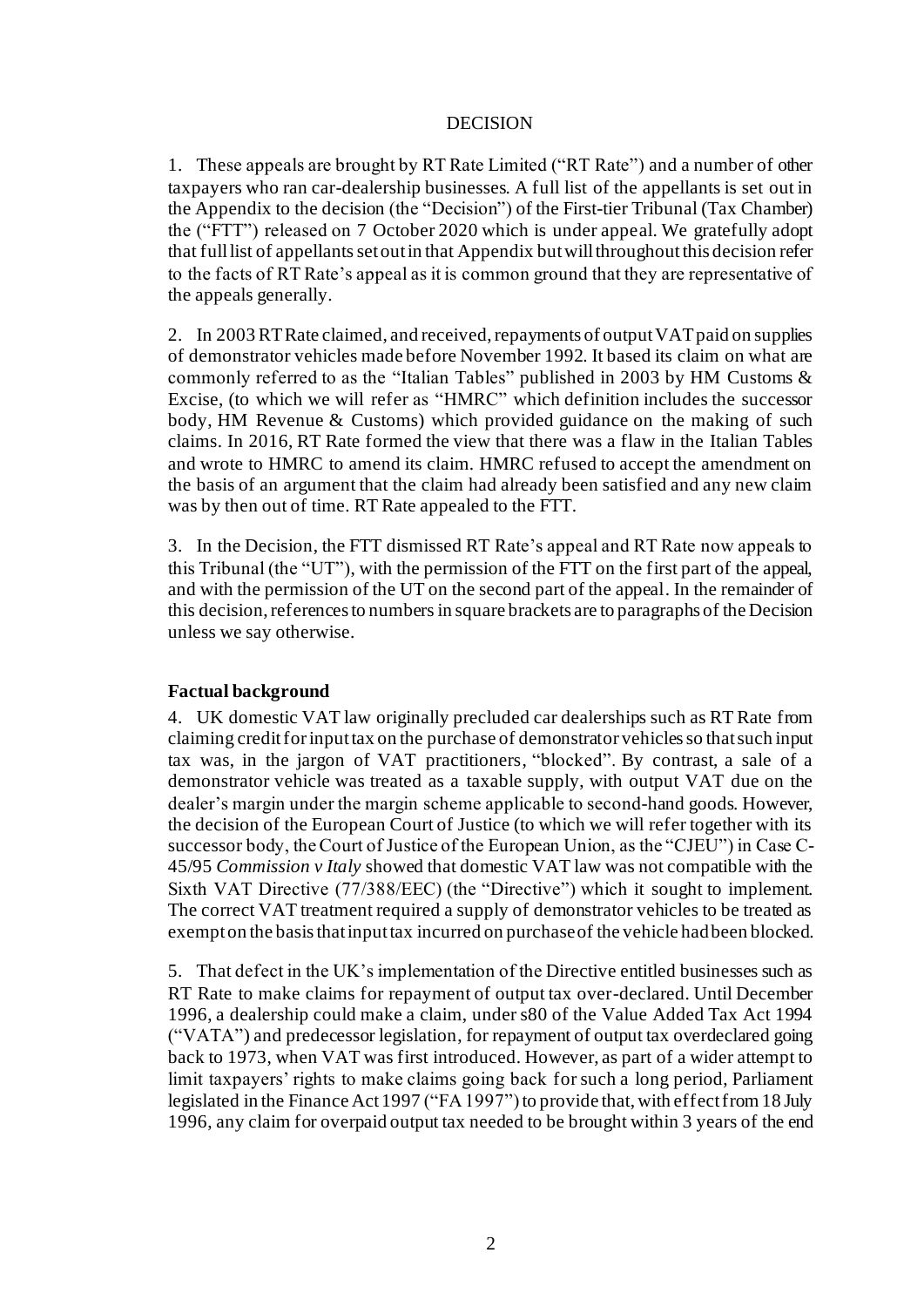of the VAT period to which it related, with that time limit applying retrospectively to claims that had already been made. The CJEU held in Case C-62/00 *Marks & Spencer Plc* that the imposition of this time limit was contrary to Community law as it retrospectively denied taxpayers the ability to assert Community law rights. As a result of the CJEU's judgment in *Marks & Spencer plc*, in 2002 HMRC published "Business Briefs" 22/02 and 27/02 indicating that, notwithstanding the legislation enacted in FA 1997, HMRC would offer an administrative transition period. Very broadly, provided other conditions were satisfied, HMRC indicated that they would accept claims for VAT overpaid prior to December 1996 provided those claims were made by 30 June 2003.

6. The core ingredient of any claim by a motor trader for repayment of output VAT wrongly paid on sale of a demonstrator vehicle would be the difference between the sale price of the vehicle and its purchase price since VAT had historically been levied on that margin. However, HMRC realised that, due to the passage of time, it was unlikely in 2002 that traders would hold evidence of precise purchase and sale prices for vehicles that may have been sold up to 30 years previously. In March 2003, HMRC published the Italian Tables which very broadly set out HMRC's estimate of the margin likely to be achieved on sales of cars between 1973 and 1996 and the output tax chargeable on that margin. The Italian Tables divided cars into three categories: "Prestige", "Volume" and "Other" and took into account changes over the years in the rate of VAT. So, for example, the Italian Tables estimated that, in 1996, based on estimated profit per unit and the then applicable VAT rate of 17.5%, a trader selling 27 "Prestige" vehicles would have accounted for output VAT of £6,488.22. HMRC indicated that provided other conditions were satisfied for a claim to be eligible, that would be an acceptable VAT reclaim for a trader selling 27 "Prestige" vehicles so that, if a trader sold 20 such vehicles, a claim could appropriately be made for 20/27ths of the figure. Similar figures were given for sales of "Volume" and "Other" vehicles.

7. The profit that motor traders could make from demonstrator vehicles depended in part on the arrangements that they had with manufacturers. The margin that they made on sale of the vehicle was described in the trade as the "front-end" profit. The amount of front-end profit would depend on the level of discount that the manufacturer would give when selling the demonstrator vehicle. Manufacturers also paid dealers "backend" bonuses if certain conditions were satisfied. There was some evidence that, before the abolition of car tax in 1992, manufacturers tended to offer larger up-front discounts (and so a smaller amount by way of back-end bonus) but that after 1992 back-end bonuses increased and front-end profits reduced. The FTT referred at [15] to extracts from HMRC guidance published in 2006 which indicated that HMRC were by then aware of this general tendency. The FTT found as a fact at [27] that the Italian Tables published in 2003 did not take into account the change in front-end profits that came about following the abolition of car tax in 1992. It reinforced that conclusion with a finding at [102] that the Italian Tables were "materially incorrect because they failed to take into account the incidence of car tax".

<span id="page-2-0"></span>8. The Italian Tables were not set in stone. HMRC could, and did, agree variations to them with advisers who were able to produce evidence to support such revisions. Specifically, HMRC did agree revisions to the tables to reflect the switch between front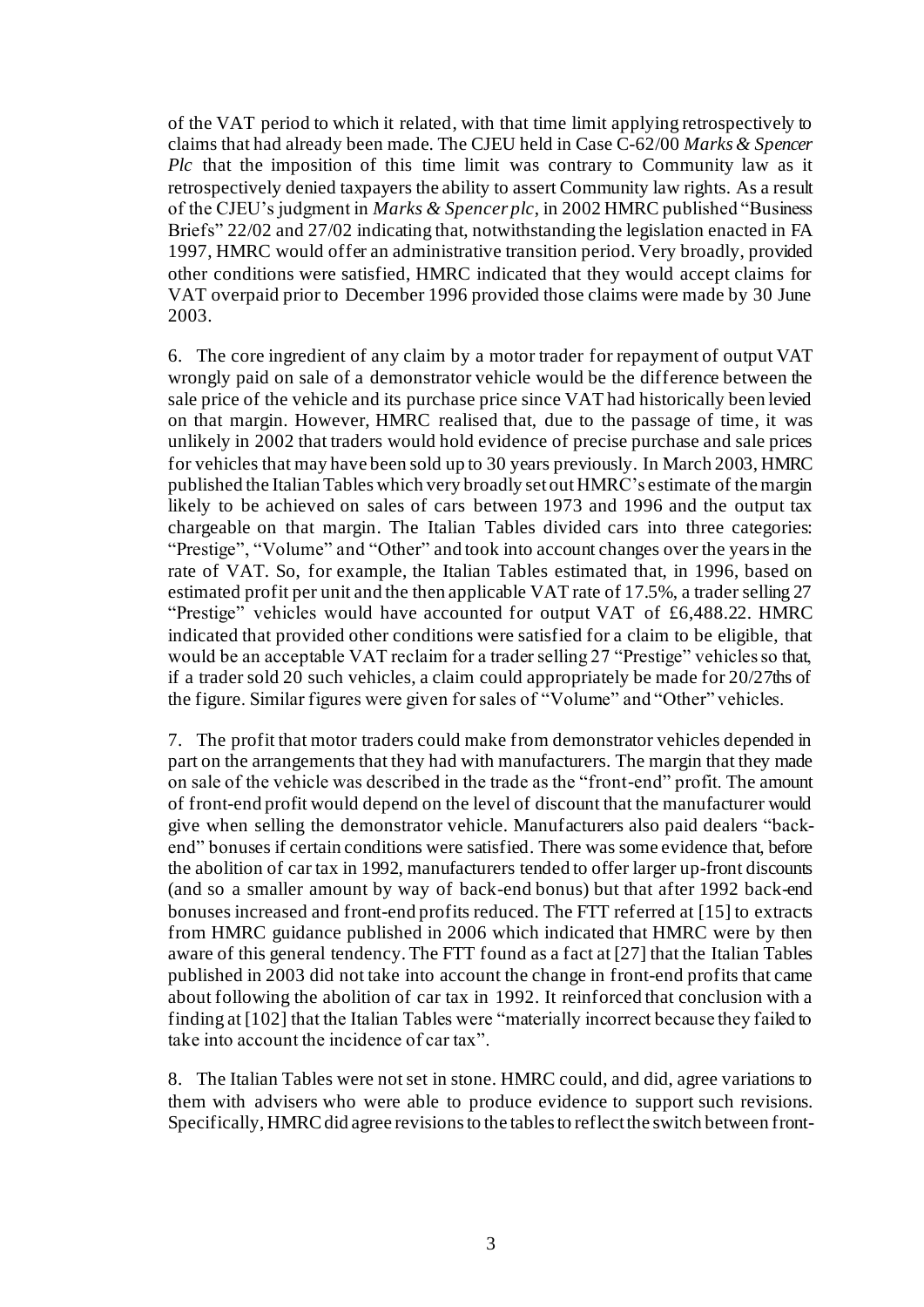end and back-end profits with certain advisers. Indeed, Beadles Sidcup Limited, which was party to the FTT proceedings and is an appellant in the UT proceedings, was able to persuade HMRC that the gross profit for a "Volume" car in 1973 should be £232 per unit, and not the £134 per unit that appeared in the Italian Tables, because front-end profits were higher before the abolition of car tax ([22]). The FTT also found at [22] that this was an "agreed revision to the Italian Tables for all the appellants".

9. RT Rate took advantage of the extended time limit set out in HMRC's Business Briefs referred to in paragrap[h 5](#page-1-0) above and in 2003 made a claim (the "2003 Claim") for repayment of output tax overpaid. RT Rate based the 2003 Claim on the Italian Tables([2]).When authorising his advisers to make the 2003 Claim, Mr Rate, a director of RT Rate, relied on the Italian Tables as setting out accurate average profit margins on demonstrator cars for the industry ([12]). By about 2007 the 2003 Claim had been paid ([2]).

10. The legal fallout from Parliament's attempt in FA 1997 to alter time limits retrospectively continued. The logic of the judgment of the House of Lords in *Fleming (t/a Bodycraft) v HMRC and Conde Nast Publications Limited v HMRC* [2008] UKHL 2 was that mere "administrative" practices such as those set out in HMRC's Business Briefs 22/02 and 27/02 could not prevent the retrospective change to time limits set out in FA 1997 from being contrary to EU law. EU law required an appropriate transition period to be given, and since Parliament had not chosen to make appropriate transitional provisions, the courts could not fill the legislative gap. It followed that, applying the reason in *Fleming*, the FA 1997 changes imposing a three-year time limit fell to be disapplied completely unless and until Parliament chose to make adequate transitional provision.

11. In response to the judgment of the House of Lords in *Fleming*, Parliament enacted s121 of the Finance Act 2008 ("FA 2008") which finally put to rest the problems caused by the FA 1997 changes. Section 121(1) provided as follows:

> The requirement in section 80(4) of VATA 1994 that a claim under that section be made within 3 years of the relevant date does not apply to a claim in respect of an amount brought into account, or paid, for a prescribed accounting period ending before 4 December 1996 if the claim is made before 1 April 2009.

12. One effect of this was that dealers who had not yet made claims for repayment of output tax charged on sales of demonstrator vehicles had more time to do so. In 2009, HMRC published revised guidance for use of the Italian Tables. Although HMRC did not alter the figures in the Italian Tables themselves for years prior to 1992, their revised guidance did allude to possible issues arising from the abolition of car tax in 1992 in the following terms:

9. Abolition of car tax

An argument has been put forward by some advisors that the abolition of car tax in 1992, which caused a shift in the emphasis of bonus payments from front-end discounts to back-end bonuses, must have resulted in higher margins than those shown in the tables for periods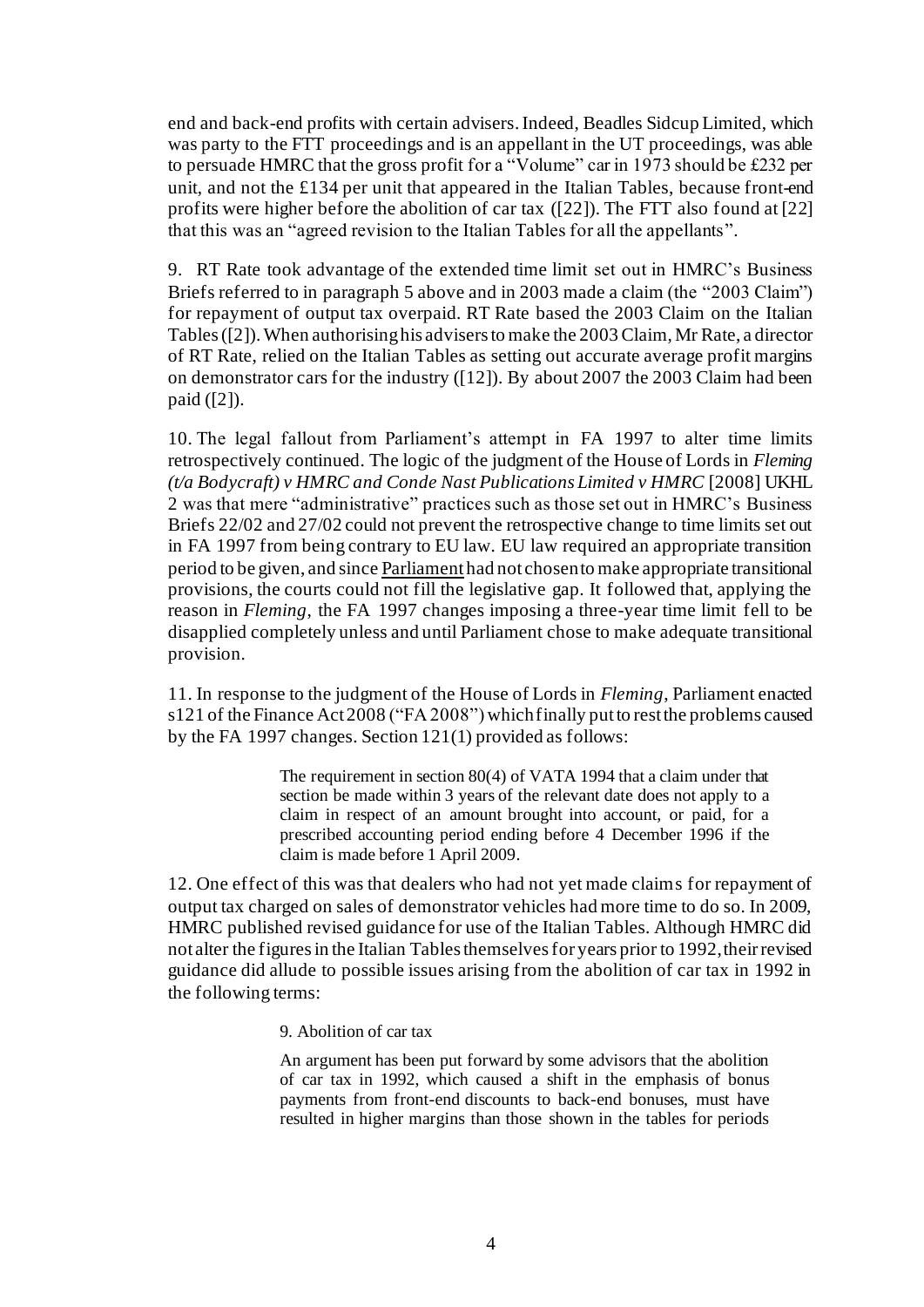before 1992. Whilst HM Revenue & Customs (HMRC) accept that the theory behind this has some credibility, claims based on actual records have not supported the contention in terms of the VAT payable on the margin.

If a business produces evidence to demonstrate changed VAT on margins, HMRC staff should be requested to forward it to the HMRC Motor U of E [i.e. Unit of Expertise] for consideration.

13. On 14 November 2016, RT Rate made the claim which is now in dispute. We refer to this as the "2016 Claim" noting that RT Rate's case is that this was not a new claim at all, but rather represented a variation to the 2003 Claim. It claimed an additional £98,832.55 which was based on revisions to the Italian Tables which Mr Myton, an adviser both to RT Rate and other motor dealers had agreed with HMRC in respect of the abolition of car tax when making claims for his other clients as part of the process described in paragrap[h 8](#page-2-0) above. HMRC refused that claim on 1 December 2016 on the basis that the 2003 Claim had been settled and RT Rate was out of time to make a new claim. That decision was upheld following an HMRC review and, on 24 February 2017, RT Rate submitted a notice of appeal to the FTT.

14. Another taxpayer, Kent Auto Panels Limited ("KAP") had made a claim similar to that advanced by RT Rate and had appealed to the FTT when it was refused. KAP's appeal came on for hearing before the FTT on 1 May 2018. However, during the course of that hearing, HMRC and KAP reached a settlement (which was embodied in an agreement made under s85 of VATA (the "KAP Agreement"). The FTT set out salient terms of the KAP Agreement at [30].

#### **The FTT's decision**

15. The following matters were common ground both before us and the FTT:

(1) Where HMRC settle a claim under s80 of VATA, that claim becomes "closed" and, under common law, a closed claim cannot be reopened or amended. However, provided a taxpayer complies with the applicable time limits set out in VATA, that taxpayer can seek a better outcome than was achieved when a claim was closed by making a new claim for the relevant VAT periods.

(2) Since HMRC settled the 2003 Claim it was, under UK domestic statute law and common law treated as "closed". Therefore, the only way in which RT Rate could, under UK domestic law, seek further repayments of output VAT for the periods in question would be by making new claims under s80 of VATA for those periods. However, under UK domestic law set out in s121 of FA 2008, by 2016 RT Rate was out of time to make new claims.

(3) Therefore, unless EU principles prescribed an outcome different from that given by an application of UK domestic law, HMRC were entitled to refuse the 2016 Claim on the basis that it was out of time.

(4) By contrast, if EU law principles resulted in the 2003 Claim remaining open, then the 2016 Claim constituted an amendment to the 2003 Claim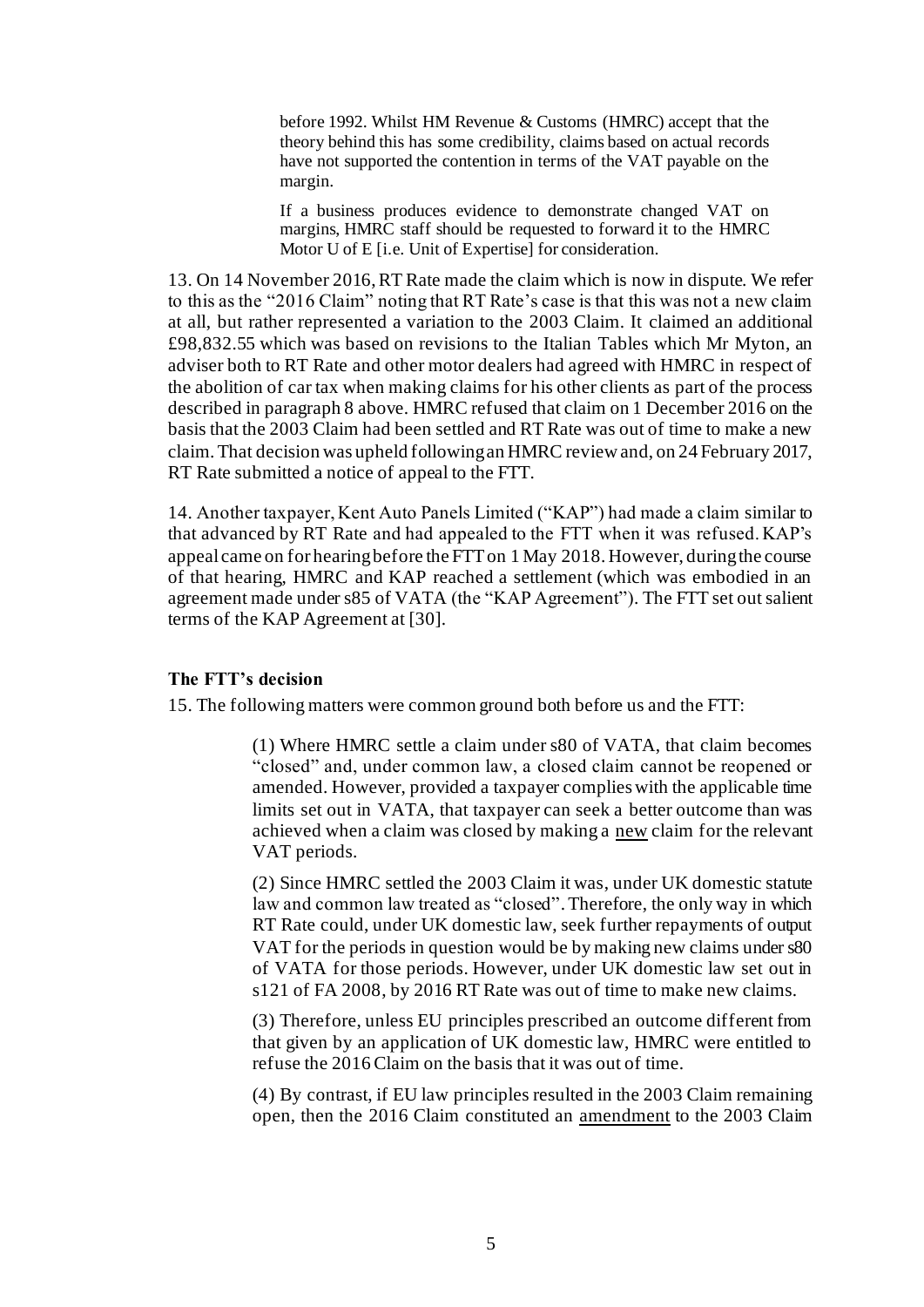rather than a new claim. This was broadly because the 2016 Claim covered the same VAT periods as the 2003 Claim and was made for the same reasons and simply involved a claim for a greater amount. Accordingly, if an application of EU law resulted in the 2003 Claim still being open at the time the 2016 Claim was made, the 2016 Claim would not be out of time.

16. Before the FTT, as before us, RT Rate advanced two arguments, both based on propositions of EU law, as to why it was entitled to be paid the amount of the 2016 Claim:

> (1) First, it argued that the EU doctrine of legitimate expectation applied. RT Rate had a legitimate expectation that the profit margin figures set out in the Italian Tables were materially correct, as the typical/average figures that they purported to be and further that its 2003 Claim would be closed on the basis of figures that were either correct, or not materially wrong. By purporting to close the 2003 Claim on the basis of the incorrect figures set out in the Italian Tables, HMRC had failed to give effect to that legitimate expectation. Accordingly, HMRC should be required to treat the 2003 Claim as remaining open, so that the 2016 Claim was a mere amendment to that (open) claim. That in turn meant that the 2016 Claim was in-time and HMRC were not entitled to refuse it on the basis that it was out of time.

> (2) Alternatively, the EU doctrine of equal treatment applied. That precluded HMRC from treating similar situations differently unless that differentiation is objectively justified. RT Rate was in the same, or a materially similar, situation to that of KAP and so HMRC were precluded from treating RT Rate differently from KAP.

17. HMRC took issue with both aspects of RT Rate's analysis as follows:

(1) HMRC denied that the FTT had any jurisdiction to consider the argument based on the EU law principle of legitimate expectation, arguing that any such case had to be advanced by way of judicial review proceedings in the Administrative Court. Even if the FTT had jurisdiction, HMRC denied that the principle was engaged on the facts of this case.

(2) HMRC did not deny that the FTT had jurisdiction to consider the arguments based on equal treatment. However, they argued that the principle could not be breached by reason only of HMRC reaching a settlement with one taxpayer, but not with a single other taxpayer. A more widespread failure of equal treatment was needed to engage the principle.

18. Neither party criticises the FTT's self-direction, at [36], of the issues it needed to determine which can be summarised as follows:

> (1) Whether the FTT had jurisdiction to consider RT Rate's arguments based on the EU law principle of legitimate expectation.

> (2) Whether, as a matter of law and fact, RT Rate had the legitimate expectation for which it contended.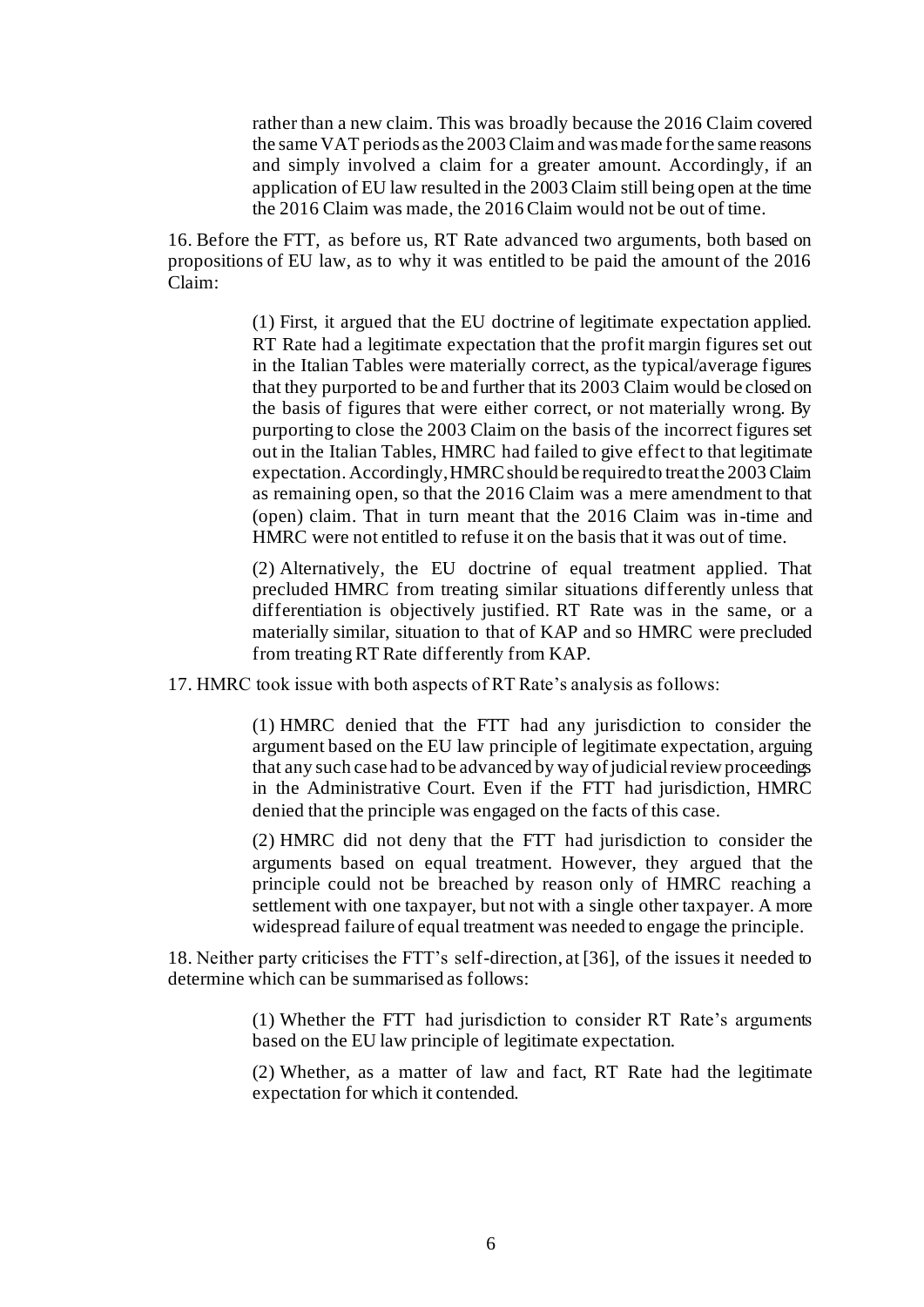(3) Whether the 2016 Claim fell to be treated as out of time by virtue of s121 of FA 2008.

(4) Whether, as a matter of law and fact, the EU law principle of equal treatment required HMRC to pay RT Rate the amount claimed by the 2016 Claim.

19. At [37] to [85], the FTT considered the first issue. Since the FTT was established under the authority of the Tribunals Courts and Enforcement Act 2007, there has been some legal controversy as to the extent of its jurisdiction to hear claims based on the English public law concept of "legitimate expectation". Analysis of that issue in court and tribunal decisions has, to an extent, involved a consideration of whether, when construing the UK statutory provisions conferring jurisdiction on the FTT, Parliament could have intended the FTT to be exercising a power very similar to that of judicial review, but without the procedural safeguards (such as the requirement to obtain permission, and the enforcement of strict time limits for bringing claims) that apply to judicial review claims in the courts. The FTT recognised, however, at [44] that the question of jurisdiction could not be resolved simply by a consideration of the UK statutory provisions conferring jurisdiction. Rather, since RT Rate was inviting the FTT to apply a concept of EU law, the FTT needed to consider whether s2(1) of the European Communities Act 1972 gave the FTT jurisdiction to apply the EU doctrine of legitimate expectation in just the same way as it had power to apply other principles of EU law, such as the fundamental freedoms set out in the EU Treaty.

20. After a detailed analysis of both domestic and EU law authorities, the FTT concluded at [85] that it did not have jurisdiction to consider RT Rate's claims based on the EU doctrine of legitimate expectation. Rather, it concluded that if RT Rate wished to pursue its claim on that basis, it needed to take judicial review proceedings in the courts.

21. That conclusion was sufficient to dispose of RT Rate's legitimate expectation claim. However, the FTT went on to consider, at [86] to [97], whether RT Rate had a legitimate expectation that fell within the scope of the EU doctrine. The FTT set out the legitimate expectation for which RT Rate contended at [89] in the following terms and it is not suggested that the FTT misdescribed RT Rate's formulation of that legitimate expectation:

> The profit margin figures in the original Italian Tables were materially correct as averages or typical figures for the industry, and therefore that claims would be made and closed on such a materially correct basis.

22. At [94], the FTT rejected HMRC's argument that an expectation that figures in the Italian Tables were "materially correct" was insufficiently precise to constitute a legitimate expectation in the EU law sense. However, at [96] and [97], the FTT concluded that the Italian Tables could not be read as containing any unconditional assurance that the figures therein were accurate for the following broad reasons:

> (1) HMRC gave no express confirmation that the figures in the Italian Tables were accurate.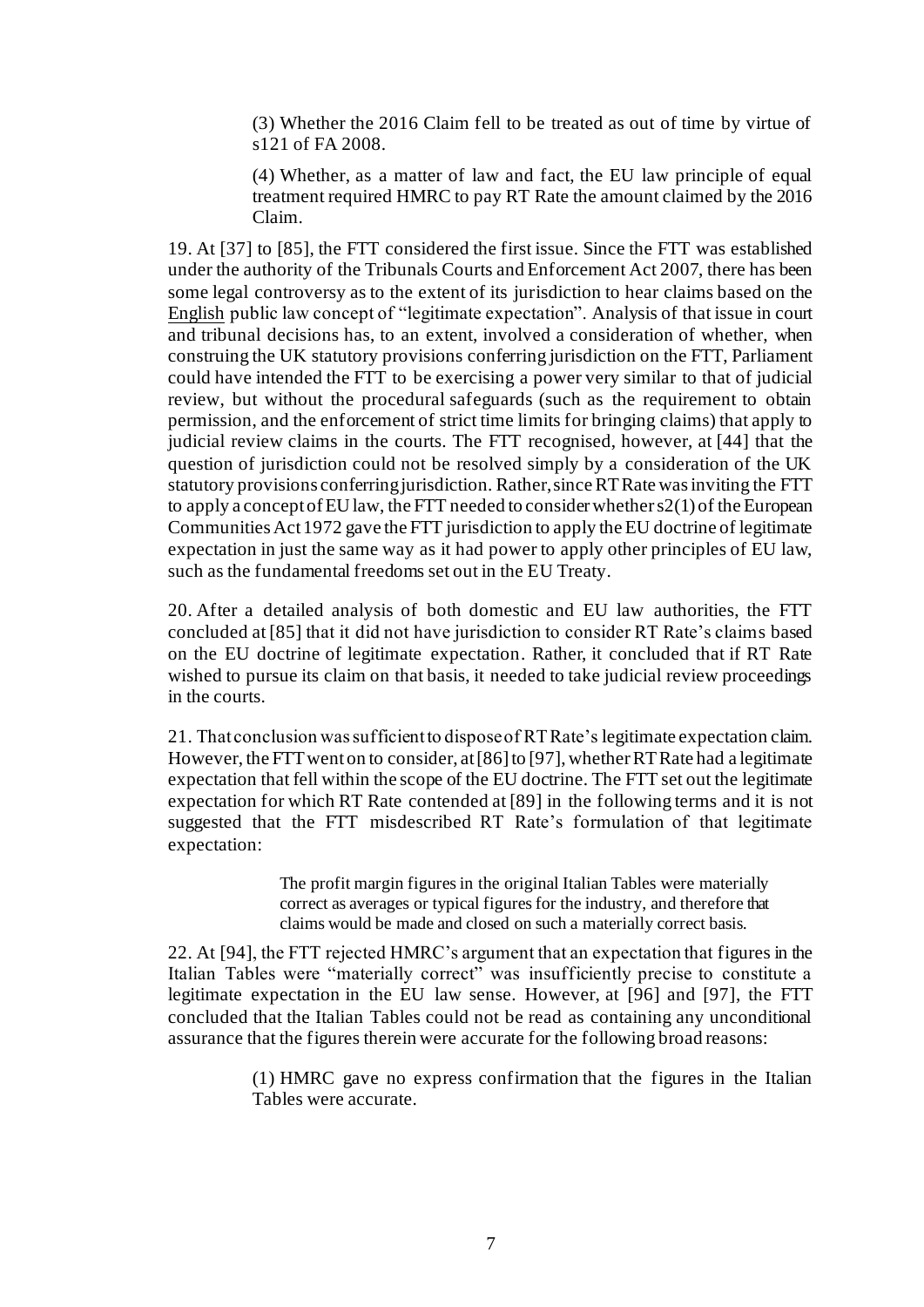(2) The figures in the Italian Tables were based on information supplied to HMRC by trade bodies. RT Rate would have realised that HMRC were in no better position than it was to identify errors in the Italian Tables. Since there were so many ways in which the figures in the Italian Tables could be inaccurate, RT Rate would have realised that HMRC could not be providing any assurance as to the accuracy of those figures.

(3) RT Rate and the other appellants would have realised that they were not obliged to use figures set out in the Italian Tables. If they felt they had better evidence they were free to use that evidence instead. The fact that use of the Italian Tables was not compulsory pointed against a conclusion that HMRC were warranting their accuracy.

23. The FTT also concluded, at [96] that even if, contrary to its view, RT Rate and the other appellants had any reasonable expectation that the figures in the Italian Tables were correct, they could not have had any reasonable expectation that, if they turned out to be incorrect, HMRC would permit closed claims to be re-opened for an indefinite period.

24. The FTT's conclusions on the EU law doctrine of legitimate expectation meant that there was nothing to alter the conclusion flowing from s121(1) of FA 2008, namely that the 2016 Claim was out of time. However, at [98] to [107], the FTT considered what remedy it would have afforded if, contrary to its conclusions, RT Rate had a legitimate expectation to which the FTT had jurisdiction to give effect. RT Rate argued that the appropriate remedy would be to treat the 2003 Claim as still being open so that the 2016 Claim would be treated as a mere amendment to an open claim which was in-time despite s121(1) of FA 2008. The FTT reasoned, however, that in s121(1), Parliament manifested a clear intention that there was to be a final deadline of April 2009 for RT Rate to make its claims relating to VAT periods prior to 4 December 1996. Once that provision was enacted, RT Rate could not have had any reasonable expectation that the 2006 Claim could be reopened after 1 April 2009. Accordingly, the FTT decided that RT Rate was not entitled to any remedy even if it had the legitimate expectation for which it argued, and even if the FTT had power to give effect to that legitimate expectation.

25. At [108] to [117], the FTT considered RT Rate's claim based on the EU law concept of equal treatment. At [115], it expressed doubt whether the principle could apply in circumstances where RT Rate was saying only that a single taxpayer (KAP) had been treated more favourably than it had. The FTT was evidently attracted to HMRC's submission, summarised at [112] and [113], that it was necessary to establish that RT Rate had been treated unfavourably as compared with a group of traders, rather than merely a single trader. However, the FTT found it unnecessary to determine this point. Rather, the core of its conclusion, set out at [115] and [116], was that RT Rate had failed to discharge its burden of proving that it had been treated unfavourably in comparison with KAP. The FTT reviewed the terms of the KAP Agreement and acknowledged that it suggested similarities between KAP's claim and that of RT Rate. However, the FTT was not satisfied that KAP's claim shared all relevant characteristics of RT Rate's claims because (i) there was no reference in the KAP Agreement to the Italian Tables or the basis on which its additional claim was made or calculated (ii) it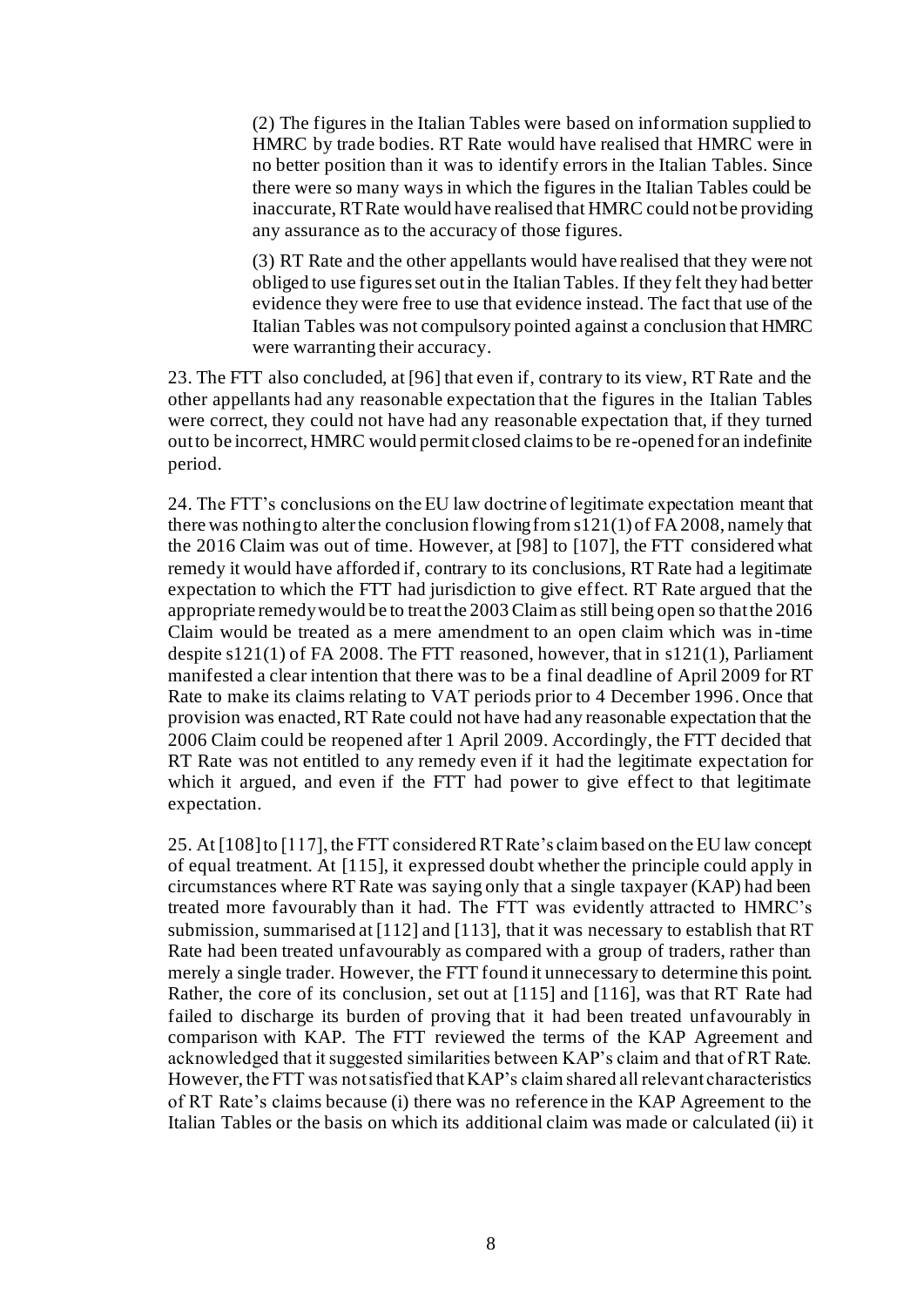was not clear whether KAP's additional claim was based on an assertion that the Italian Tables were inaccurate in not taking into account the incidence of car tax before 1992 and (iii) the KAP Agreement was expressed to take into account "the specific circumstances of Kent Auto Panels Ltd" but RT Rate had not put forward any evidence as to what those specific circumstances were.

#### **The grounds of appeal against the Decision and HMRC's Response**

26. RT Rate appeals against the Decision on the following four grounds:

(1) Ground  $1$  – The FTT was wrong to conclude that it had no jurisdiction to consider and give effect to the EU law principle of legitimate expectation.

(2) Ground 2 – The FTT was wrong to conclude that RT Rate had no legitimate expectation.

(3) Ground 3 – The FTT was wrong to conclude, in reliance on s121(1) of FA 2008, that it would give RT Rate no remedy even if RT Rate had a legitimate expectation which the FTT had jurisdiction to protect.

(4) Ground 4 – The FTT was wrong to reject RT Rate's case based on equal treatment on the basis of its perception that RT Rate had failed to discharge its burden of proof.

27. In their Response to RT Rate's appeal, HMRC broadly supported the Decision for the reasons that the FTT gave. However, it also seeks to rely on the following two arguments which it raised before the FTT, but which the FTT either dismissed or did not explicitly accept:

> <span id="page-8-0"></span>(1) HMRC continue to argue that an expectation that figures in the Italian Tables would not be "materially" inaccurate is too vague and insufficiently precise to found the kind of legitimate expectation that EU law protects.

> (2) HMRC also continue to argue that RT Rate's argument that a single taxpayer, KAP, was treated more favourably was incapable of founding a claim based on breach of the EU law principle of equal treatment.

#### **Legitimate Expectation – Discussion**

#### *The EU law principle of legitimate expectation*

28. In joined cases C-181/04 to C-183/04 *Elmeka NE v Ipourgos Ikonomikon*, the CJEU gave guidance to national courts on the EU doctrine of legitimate expectation. In that case, the taxpayer company (Elmeka) was established in Greece and provided services relating to the transport of petroleum products to a recipient (Oceanic) which was established outside the Community. With effect from 1 January 1993, harmonised Community VAT law required Elmeka to subject its services to VAT because, those services were supplied in Greece, even though they were supplied to a person established outside the Community. However, in June 1994, the Piraeus tax authorities wrongly confirmed to Elmeka that the supplies were exempt from VAT. Elmeka relied on this confirmation, by not accounting for VAT on its services and by not passing on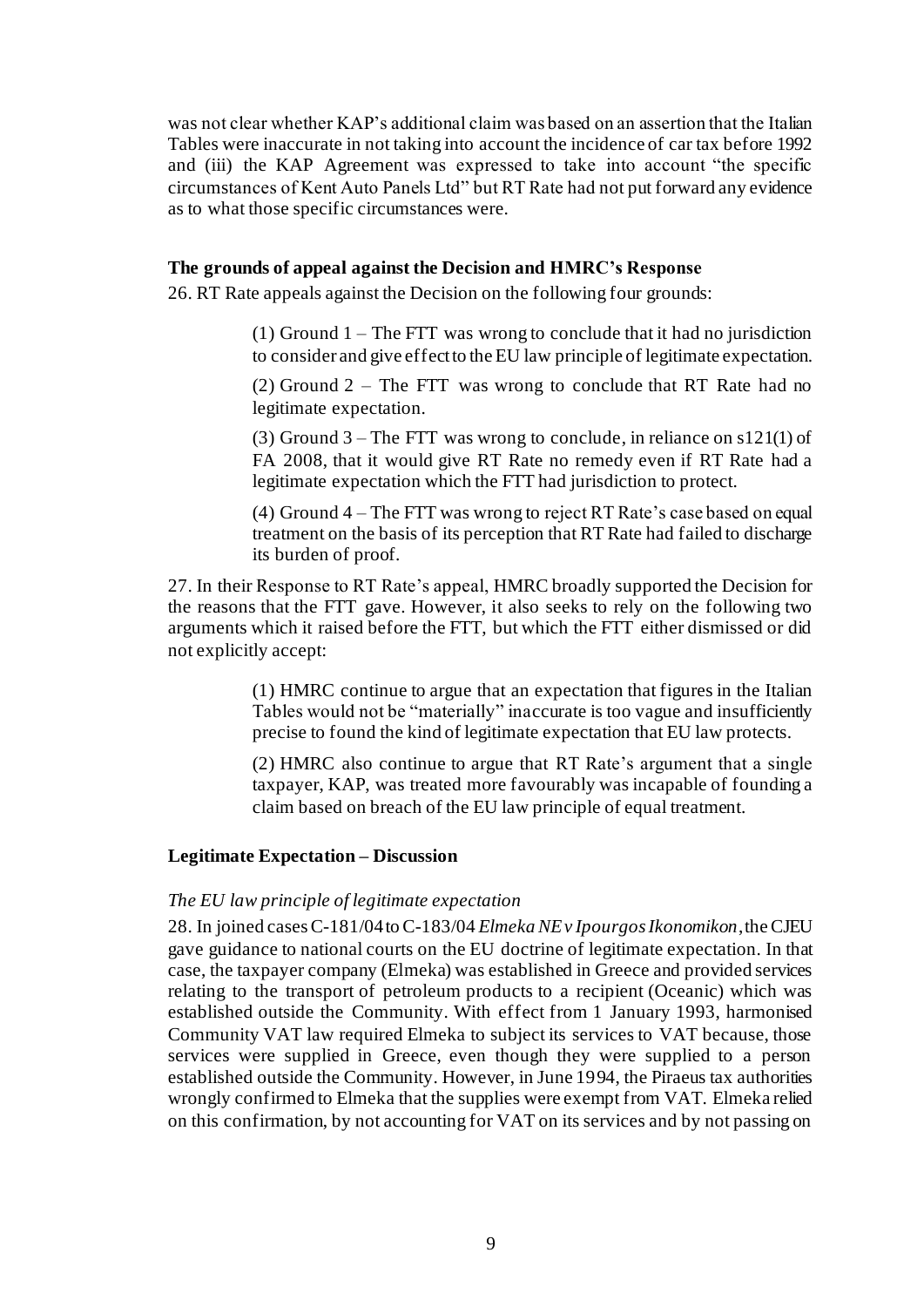any VAT cost to the price it charged Oceanic. Subsequently the Greek tax authorities discovered the error and sought to charge Elmeka VAT, interest and penalties for tax years 1994, 1995 and 1996.

29. Litigation ensued in Greece which resulted in the Greek courts referring the following question to the CJEU:

> (3) Under the Community rules and principles which govern VAT, is it permitted and subject to what conditions, for tax to be charged for a past period where the person liable did not pass tax on to the other contracting party during that period, and, therefore, tax was not paid to the State, because of the conviction of the person liable, brought about by conduct of the tax authorities, that he did not have to pass on the tax?

30. The CJEU gave the following explanation of the applicable principles at [31] and [32] of its judgment:

> 31. Under the settled case-law of the Court, the principles of protection of legitimate expectations and legal certainty form part of the Community legal order. On that basis, these principles must be respected by the institutions of the Community, but also by Member States in the exercise of the powers conferred on them by Community directives (see in particular Case C-381/97 *Belgocodex* [1998] ECR I‑8153, paragraph 26, and Case C-376/02 '*Goed Wonen'* [2005] ECR I-3445, paragraph 32). It follows that national authorities are obliged to respect the principle of protection of the legitimate expectations of economic agents.

> 32. As regards the principle of protection of the legitimate expectations of the beneficiary of the favourable conduct, it is appropriate, first, to determine whether the conduct of the administrative authorities gave rise to a reasonable expectation in the mind of a reasonably prudent economic agent (see, to that effect, Joined Cases 95/74 to 98/74, 15/75 and 100/75 *Union nationale des coopératives agricoles de céréales and Others v Commission and Council* [1975] ECR 1615, paragraphs 43 to 45, and Case 78/77 *Lührs* [1978] ECR 169, paragraph 6). If it did, the legitimate nature of this expectation must then be established.

31. There was some doubt in *Elmeka* whether the Piraeus tax authority approached for a ruling on the issue was competent under applicable Greek law to give the ruling. The CJEU accordingly stated in paragraph 35 of its judgment that it was for the Greek national court to decide whether Elmeka could reasonably have believed that the Piraeus tax authorities were competent to give the ruling.

32. The decision of the CJEU in Case C-144/14 *Cabinet MedicalVeterinar Dr. Tomoiagă Andrei* concerned the VAT treatment of the services of veterinary practitioners. Before Romania joined the EU, such services were exempt from VAT in Romania. However, when Romania joined the EU, with effect from 1 January 2007, such services were taxable under harmonised Community VAT legislation. The Romanian legislature amended the law to remove references to veterinary care from the list of transactions exempt from VAT, but the taxpayer argued that he had a residual legitimate expectation that he could benefit from the predecessor exempt treatment. The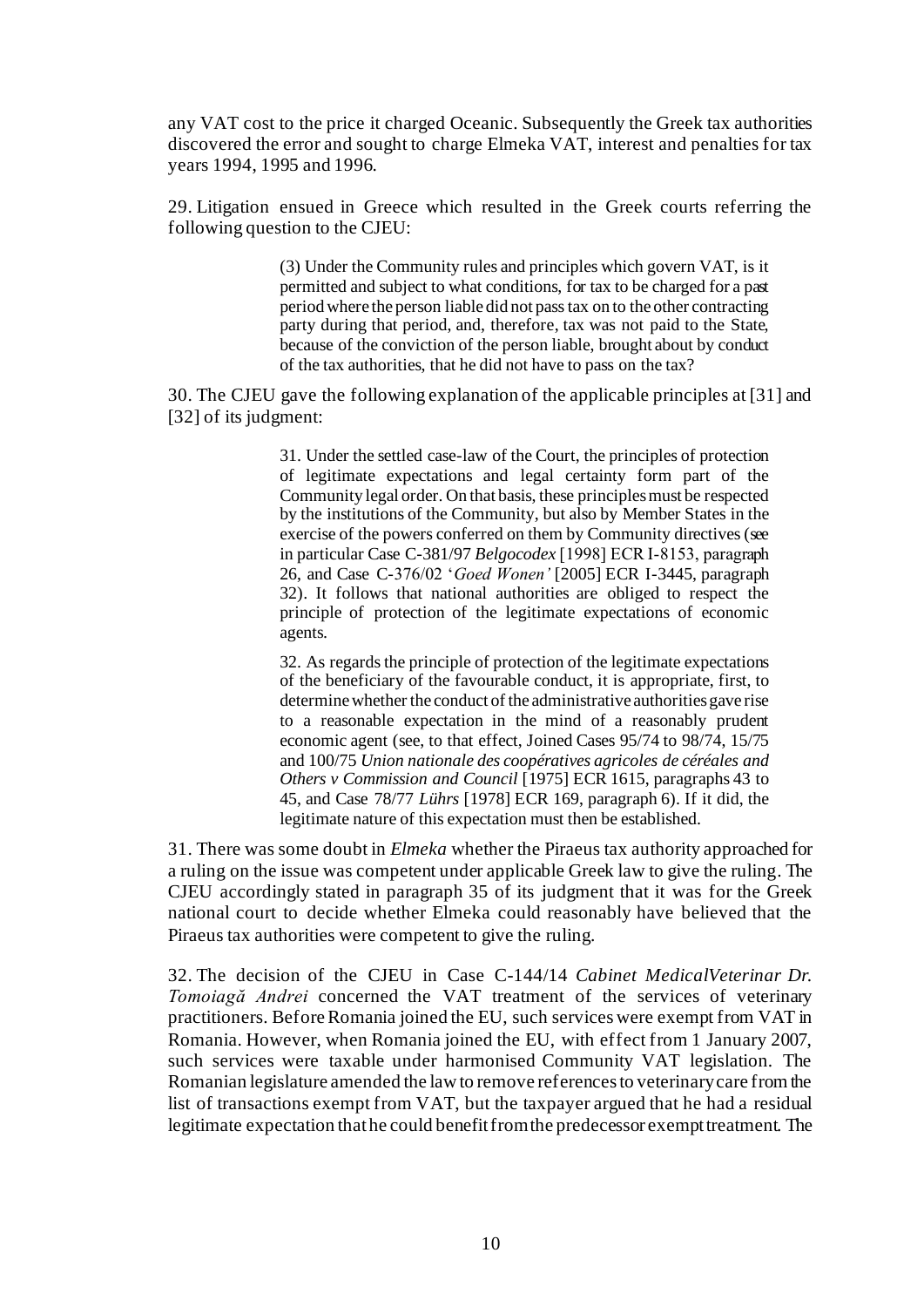CJEU formulated the concept of legitimate expectation in the following terms, in paragraphs 43 and 44 of its judgment:

> 43. In the second place, with regard to the principle of protection of legitimate expectations, the right to rely on that principle extends to any person in a situation where an administrative authority has caused him to entertain expectations which are justified by precise assurances provided to him (see, to that effect, judgment in *Europäisch Iranische Handelsbank v Council*, C‑585/13 P, EU:C:2015:145, paragraph 95).

> 44. In that regard, it must be determined whether the conduct of the administrative authority gave rise to a reasonable expectation in the mind of a reasonably prudent economic operator, and if that is the case, to establish whether that expectation is legitimate (see, to that effect, judgment in *Elmeka*, C‑181/04 to C‑183/04, EU:C:2006:563, paragraph 32 and the case-law cited).

33. From those authorities, we derive the following propositions:

(1) Member states exercising powers given to them in pursuance of Community directives must respect the principle of the protection of legitimate expectations. That principle extends to the situations of domestic tax authorities exercising the power set out in VAT directives to subject, or not to subject, transactions to VAT.

(2) The question of whether the requisite legitimate expectation exists involves the application of a two-part test.

<span id="page-10-0"></span>(3) First, it must be established whether the administrative authority has given precise assurances that would have caused a reasonable expectation in the mind of a reasonably prudent economic operator. That involves the application of an objective test.

(4) Second, it must be established whether that expectation is justified.

34. RT Rate argues, by reference to the judgment of the Supreme Court in *R (on the application of Davies and another) v HMRC* and *R (on the application of Gaines-Cooper*) *v HMRC* [2011] UKSC 47, that the test set out in paragrap[h 33\(3\)](#page-10-0) involves a question of law. We disagree. *Davies* and *Gaines-Cooper* involved an application of the English law concept of legitimate expectation in the context of judicial review proceedings brought by two taxpayers. One of the issues arising in that case was the question whether HMRC had engendered a particular legitimate expectation by the publication of a booklet, known as IR20, which in turn involved an examination of what the relevant paragraphs of IR20 meant. We quite accept that the Supreme Court treated the meaning of the IR20 booklet as a question of law. However, in this case, the meaning of the Italian Tables and accompanying HMRC guidance is not in dispute. The test in paragraph [33\(3\)](#page-10-0) does not, therefore, necessitate any determination of the meaning of the Italian Tables. Rather the question is what, if any, expectation a "reasonably prudent economic operator" would have obtained from a reading of the Italian Tables and surrounding circumstances. In our judgment, that involves the application of an objective factual test.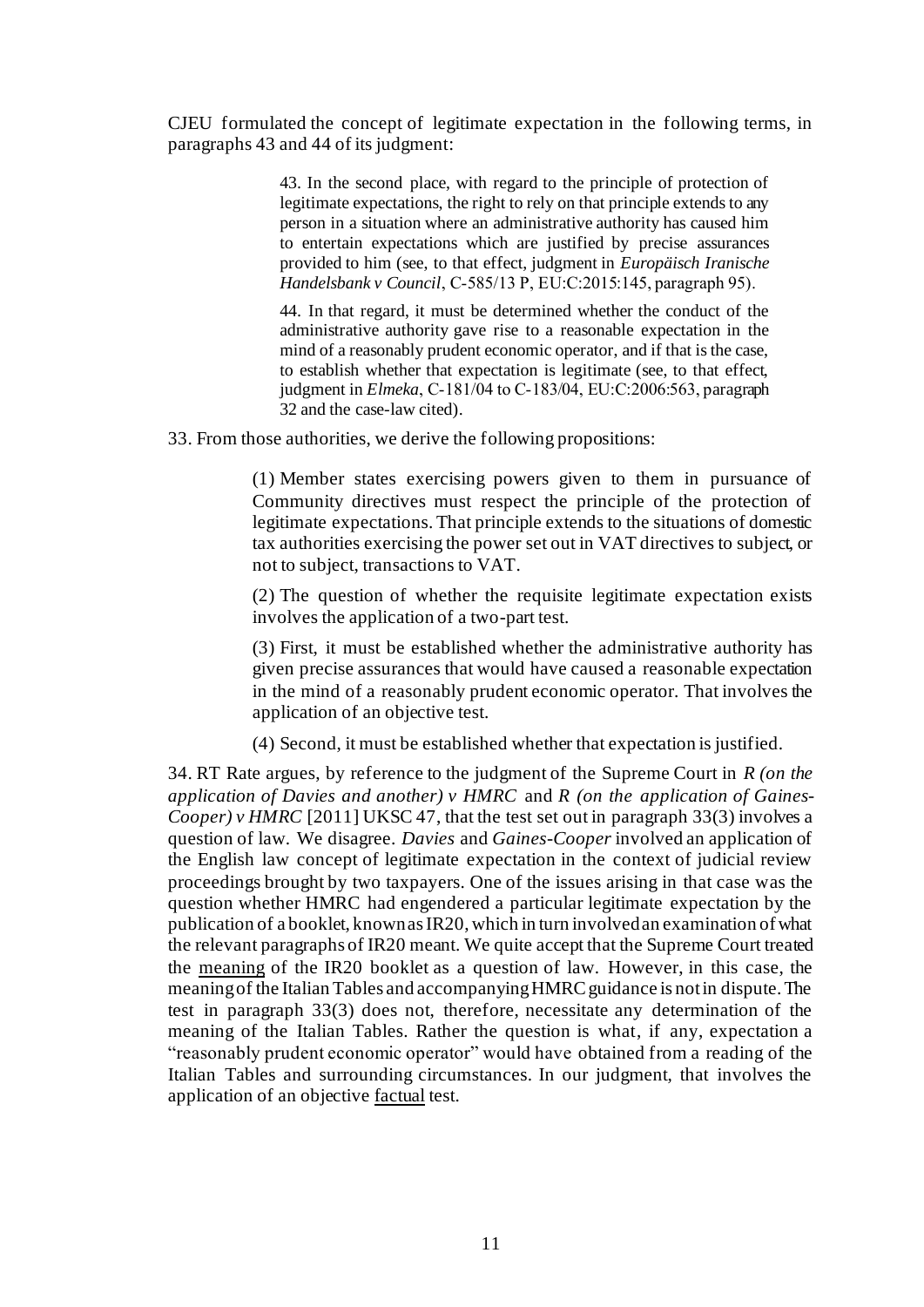#### *Whether RT Rate had a legitimate expectation*

35. In deciding whether to entertain the 2016 Claim, HMRC were not determining whether supplies were taxable or exempt under provisions of the Directive (the situations considered in *Elmeka* and *Andrei*). Rather, they were deciding whether a claim was made in time or not. The determination of the procedure for enforcing EU law rights, and the time limit for making claims, is generally within the competence of individual member states, as distinct from a matter that is harmonised at the level of the Community. However, in their submissions, HMRC did not seek to argue that this provided a reason why the EU law principle of legitimate expectation was not in issue. We therefore proceed on the basis that it was common ground that, if the Italian Tables gave rise to a legitimate expectation in the EU law sense, HMRC were obliged to respect that expectation.

36. In our judgment, the short answer to RT Rate's Ground 2 is that the FTT, a specialist tribunal, has expressed its evaluative conclusion that a reasonably prudent economic operator would not have derived the expectation from the Italian Tables for which RT Rate argued. The FTT's conclusions in this regard were available to it and, since an appeal to the UT lies only on a point of law, we should not interfere with those conclusions.

37. RT Rate seeks to escape from this conclusion by arguing that the FTT's evaluative findings were vitiated by either a failure to take into account relevant factors, or by the reaching of a conclusion that was so outside the reasonable range of conclusions as to involve an error of law of the kind set out in *Edwards v Bairstow* 36 TC 207.

38. The argument that the FTT failed to take into account relevant considerations centred on the fact that the Italian Tables referred to the "typical sale price" of vehicles but the FTT failed to address the significance of that wording. We reject that argument. The FTT quoted an extract from the Italian Tables at [14] and in doing so demonstrated that it was aware that the column containing figures applicable to "Volume" cars was headed "Typical sale price". (In fact, the corresponding columns applicable to "Prestige" and "Other" cars were headed "Sale Price", without the use of the word "typical" though it was not suggested to us that there was any significance in this difference of wording). The FTT also referred in detail, at [90], to RT Rate's arguments that the reasonable expectation was that the figures in the Italian Tables would be correct as typical figures. The FTT did not fail to take this consideration into account. Having properly taken it into account, it was a matter for the FTT to decide how much weight to give that consideration.

39. RT Rate also argues that the FTT's evaluative conclusion fell outside the reasonable range of conclusions available to it. Effectively, this is an argument that the only reasonable conclusion available to the FTT was that a reasonably prudent economic operator would have concluded from the Italian Tables that HMRC were (i) representing that those figures were materially correct as "typical/average" figures and (ii) that therefore any claim made in accordance with the Italian Tables would be closed (if it was closed) on a materially correct basis.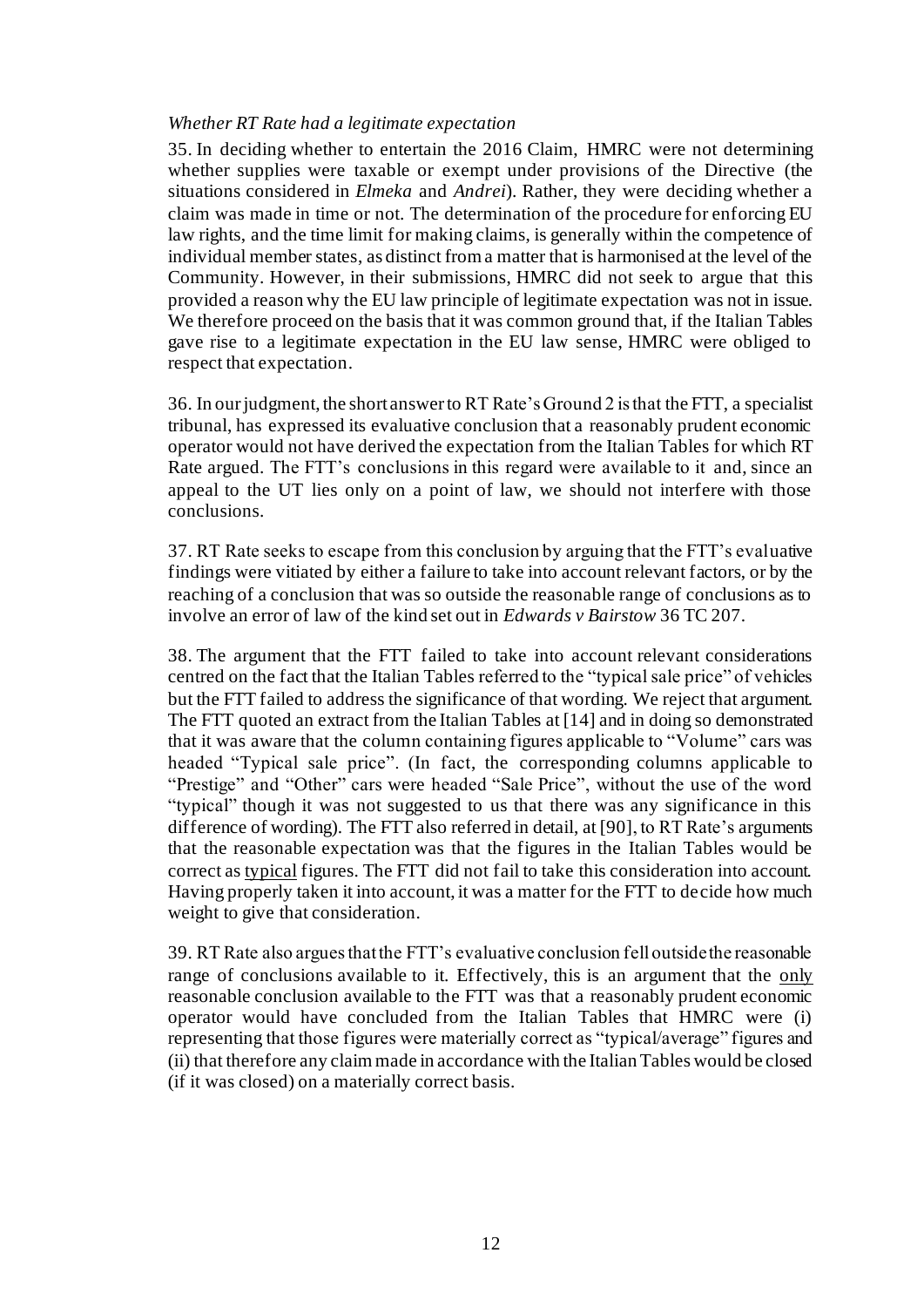40. RT Rate submits that HMRC must have been giving some representation as to the figures' accuracy because those figures were not presented as arbitrary. In RT Rate's submission, the reasonable basis on which it relied upon the Italian Tables would have been fundamentally undermined if it became clear that HMRC had arbitrarily applied a 50% discount to the figures set out in the tables. One problem with that submission is that it assumes what it seeks to prove. In effect it is said that, because RT Rate and other taxpayers would expect the figures in the Italian Tables to be "accurate", it would be objectionable for HMRC to apply an arbitrary discount when finalising and publishing the figures.

41. However, even putting that objection to one side, RT Rate's argument is incapable of establishing that the only reasonable conclusion was that HMRC were providing some confirmation that the figures in the Italian Tables were accurate. The FTT's conclusion to the contrary set out [96] and [97] was entirely reasonable and, indeed, we respectfully share it. The Italian Tables set out a relaxation to what would otherwise have been a requirement for a trader making a claim for repayment in respect of output tax paid on sales of demonstrator vehicles to establish with precision the precise margin that had been subjected to VAT. The relaxation consisted of HMRC indicating that, provided a claim was otherwise plausible and satisfactory, they would accept claims based on the figures in the Italian Tables. Traders were free to avail themselves of that relaxation or not. If they thought that they had, or could obtain, evidence of their actual margins that would lead to a higher VAT repayment they were free to obtain that evidence and seek to persuade HMRC accordingly. If they could not obtain that evidence, or were unwilling to go to the effort of obtaining it, or if they thought that the figures contained in the Italian Tables were sufficient, they were free to base claims on the Italian Tables. It may well be that, in publishing the Italian Tables, HMRC was giving some assurance that claims based on them would at least be considered. However, the Italian Tables contained no express confirmation of the accuracy of the figures and in the light of the purpose and function of the Italian Tables that we have just highlighted, we do not consider that any such representation should be implied. Still less do we consider that the only reasonable conclusion open to the FTT was that the Italian Tables contain an implicit representation as to the accuracy of those figures.

42. RT Rate also criticises the FTT's conclusion, in the final sentence of [96] to the effect that, even if there was a legitimate expectation that figures in the Italian Tables were accurate, there was no expectation that HMRC would allow closed claims made on the basis of the Italian Table to be re-opened at any point in the future. That, argues RT Rate, is to confuse the nature of the expectation with the nature of the remedy that should be ordered where the expectation is not honoured. We reject that submission. RT Rate's case before the FTT was that its legitimate expectation consisted of two aspects: first that the figures in the Italian Tables were materially correct as the typical/average figures that they purported to be and second that claims it made would be closed on such a materially correct basis. It follows from RT Rate's formulation of its case that a reasonably prudent economic operator would have expected that claims settled on the basis of materially "incorrect" figures would not be "closed" and, therefore, must necessarily have remained "open". In our judgment, in the final sentence of [96], the FTT was considering whether such an expectation could be "justified". Its conclusion was that any such expectation could not be justified because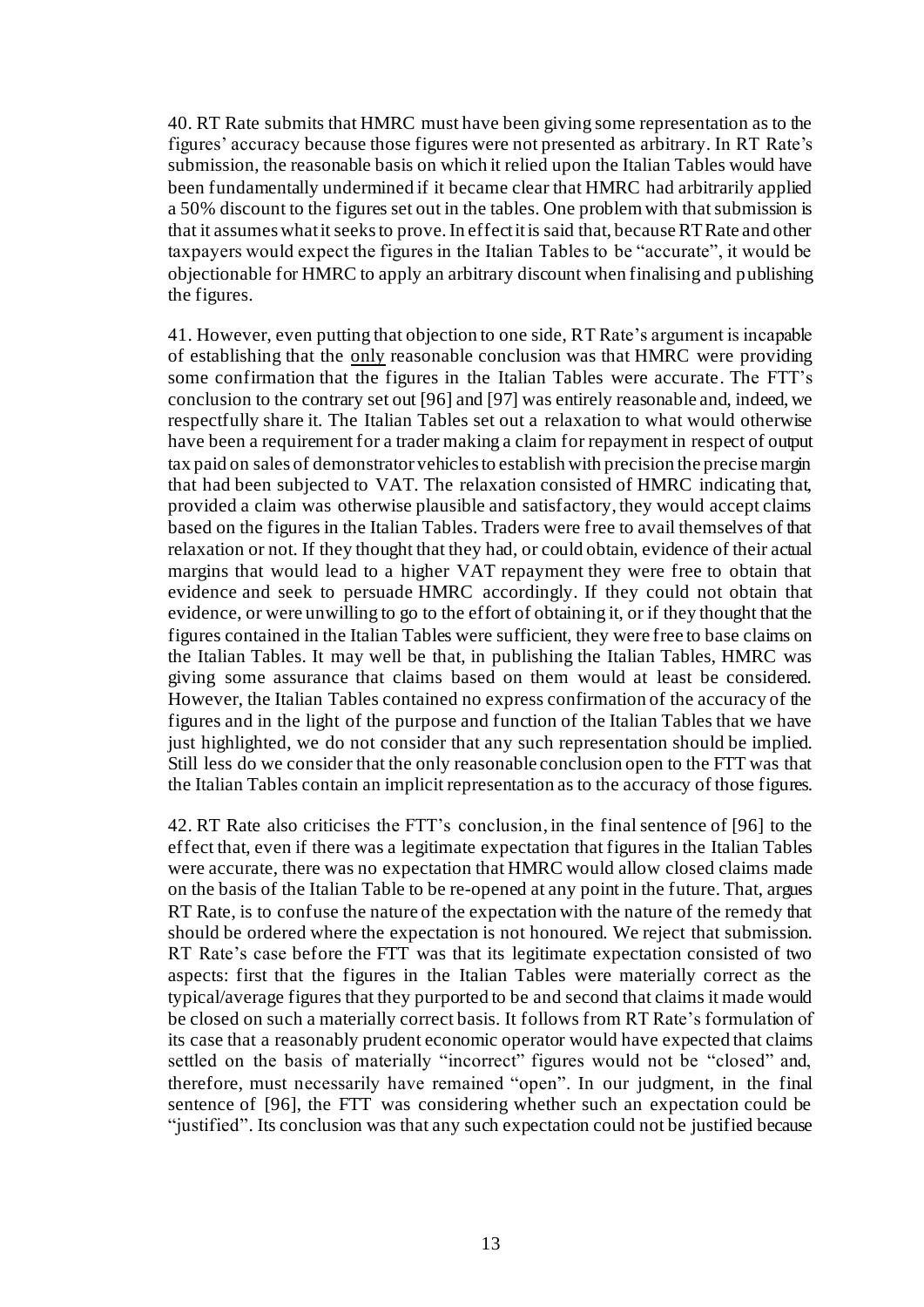it would result in apparently settled claims remaining open indefinitely. That evaluative conclusion was open to the FTT.

43. For those reasons, in our judgment we are not entitled to interfere with the FTT's evaluative conclusions as to the absence of a legitimate expectation in the EU law sense and RT Rate's appeal on Ground 2 accordingly fails.

44. We also consider that the point raised in HMRC's Response, referred to in paragrap[h 27\(1\)](#page-8-0) above, supplies a further reason why RT Rate could not have held a legitimate expectation that EU law would protect. As we have noted in paragrap[h 33\(3\)](#page-10-0) above, any legitimate expectation has to be engendered by "precise assurances". We acknowledge the point, made by the FTT at [94], that it can be meaningful to speak of a figure as being "materially" correct where that figure is wrong, but differs by a sufficiently slender margin from the true figure. However, in this case, there are no "true" figures against which the figures in the Italian Tables can be compared. There is no "true" price for the profit that could be made on resale of a "Prestige", "Volume" or "Other" car for a variety of reasons. The three categories of car identified are very broad labels: at the margins it will not be clear which cars fall into which categories. Moreover, one car dealership may be more or less profitable than another. Profit margins may vary depending on where the dealership is located, or the particular month in the year in which a particular car is sold.

45. Therefore, the figures in the Italian Tables cannot easily be compared with "true" figures in order to gauge whether they are "materially" accurate even as typical or average figures. Instead, those figures are best understood as the outcome of a modelling exercise designed to produce a theoretical construct, namely a supposedly "typical" margin achievable on different types of car in different years. Doubtless, there are different ways of approaching that modelling exercise and some ways would be more robust than others. However, in the absence of any "true" figures against which those in the Italian Tables can be compared, we do not consider that there is sufficient precision in the statement that those figures are expected to be "materially" accurate to warrant the protection of the EU law doctrine of legitimate expectation.

#### *Conclusion on the issues of legitimate expectation (Grounds 1, 2 and 3)*

46. For the reasons that we have given, RT Rate's Ground 2 fails. That makes Ground 3 (which considers the question of remedy) academic and we will not, therefore, deal with that Ground.

47. We have carefully considered whether it would be right for us to deal with Ground 1 so as to give guidance to the FTT on the scope of its jurisdiction to deal with further claims of this nature. We have concluded, however, that this would not be the appropriate course to follow. We are concerned that any guidance we give to the FTT in a situation where, in our judgment, there was quite clearly no legitimate expectation of the kind that EU law would protect, would be answering a purely academic and theoretical question. We do not think that an issue of this kind is best addressed in a case where, on the facts, it does not actually arise. In short, we consider that the scope of the FTT's jurisdiction is best addressed by a binding statement from this Tribunal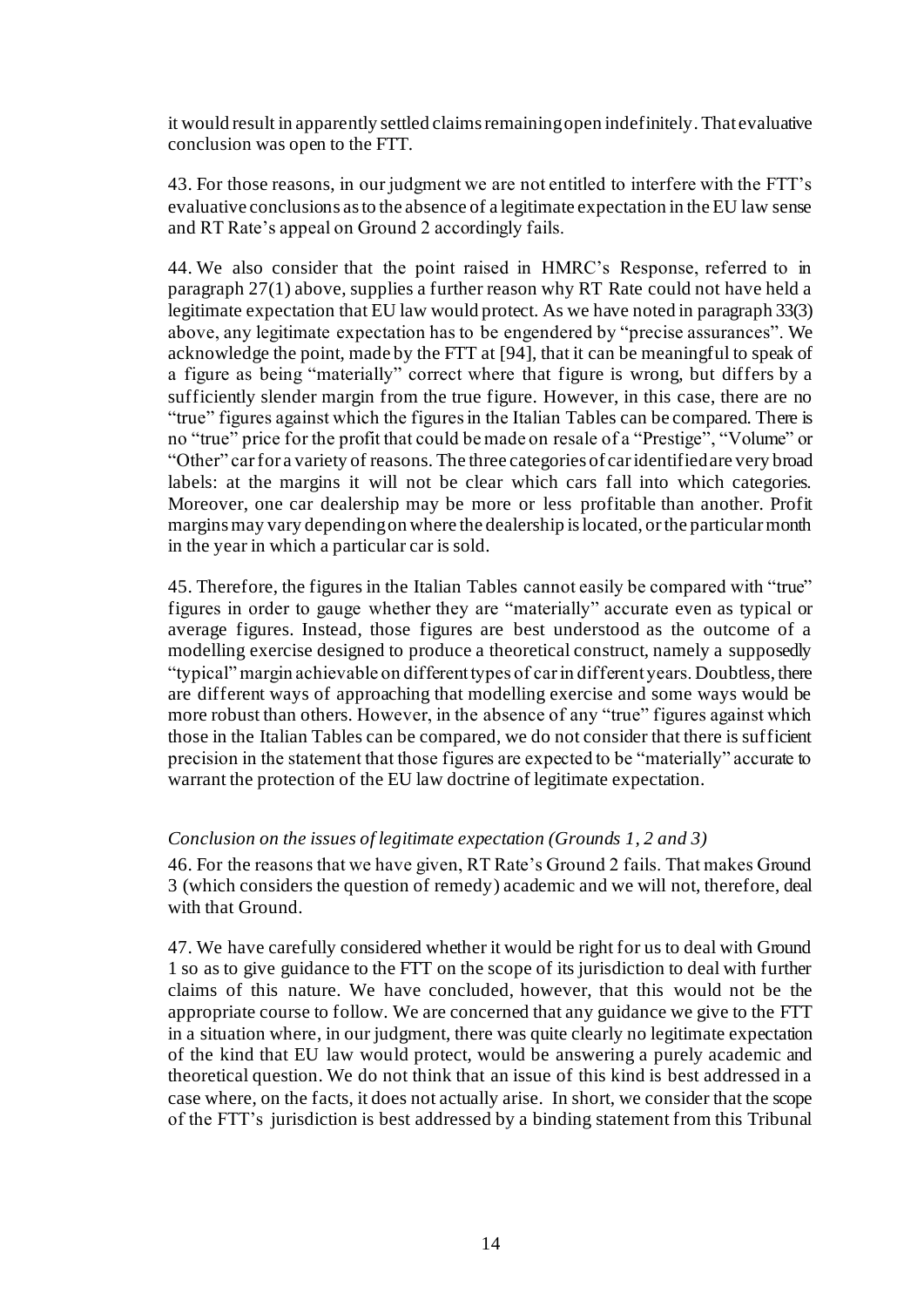only in a case where such a statement is necessary. We will not, therefore, address Ground 1.

### **Discussion – Principle of equal treatment**

### *Scope of the principle*

48. There is less authority on the scope of the EU law principle of equal treatment than there is on the principle of legitimate expectation. For an articulation of that principle, we were referred to the judgment of the CJEU in *Marks & Spencer Plc v Commissioners of Customs* (Case C3-09/06) [2008] STC 1408 ("*Marks & Spencer 2006*").

49. That judgment, so far as relevant to the principle of equal treatment, concerned legislation in s80 of VATA which entitled HMRC to refuse to repay output tax overpaid by a trader where that repayment would lead to unjust enrichment. In essence the legislation was intended to ensure that traders who had passed the cost of output VAT on to their own customers could not claim what the UK authorities regarded as a windfall consequent on reclaiming that output VAT from HMRC. Significantly, there could be no "unjust enrichment" within the scope of the statutory provision as drafted for "repayment traders", namely taxpayers who were routinely net recipients of VAT refunds from HMRC (generally because they made significant zero-rated supplies and therefore enjoyed significant input tax recovery without any material corresponding obligation).

50. The taxpayer company was a "payment trader" that routinely had a net VAT liability due to HMRC. It successfully established that it had overpaid output tax. Eventually HMRC agreed to make a repayment. However, they would only repay 10% of the amount of output tax at issue, contending that the other 90% would have been passed on to the taxpayer's customers with the result that the taxpayer would be unjustly enriched if paid the full amount of its claim. The taxpayer objected, arguing that it was being treated less favourably than a repayment trader which could have recovered the full 100% of output tax overpaid without any reduction for perceived "unjust enrichment". The UK national courts referred the question of the applicability of the doctrine of equal treatment to the CJEU.

51. At [51] of its judgment, the CJEU summarised the doctrine of equal treatment in the following terms:

> 51 In this connection, the general principle of equal treatment requires that similar situations are not treated differently unless differentiation is objectively justified (Joined Cases 201/85 and 202/85 *Klensch and Others* [1986] ECR 3477, paragraph 9, and *Idéal tourisme*, paragraph 35).

52. At [52] and [53], the CJEU concluded that domestic legislation did breach the principle of equal treatment because "payment traders" and "repayment traders" were in similar situations as regards their entitlement to repayments of VAT. Both categories of trader had overpaid VAT and that fact was not altered by the fact that repayment traders were net creditors of HMRC and payment traders tended to be net debtors to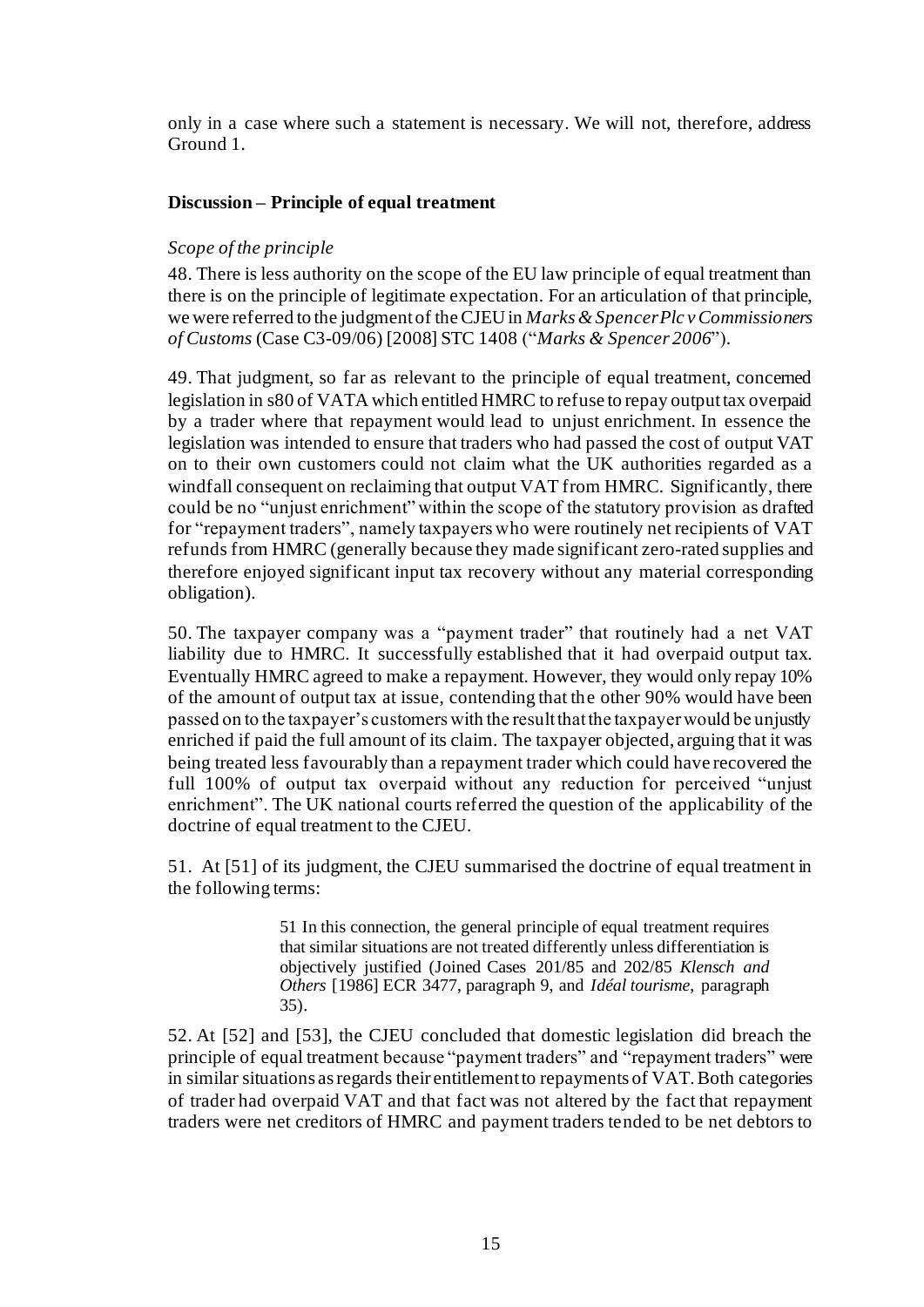HMRC. Therefore, there was no objective justification for payment traders being subject to a restriction which did not apply to repayment traders.

#### *Ground 4 – Discussion*

53. RT Rate approached the issue of equal treatment before the FTT on the basis that it required the FTT to make factual findings as to the similarity or otherwise between RT Rate's circumstances and the circumstances of KAP. If satisfied that RT Rate's circumstances were similar, or sufficiently similar, it was argued that RT Rate should be afforded the benefit of the same settlement that KAP obtained pursuant to the KAP Agreement. As we have noted, the FTT doubted whether the principle of equal treatment applied in relation to an isolated decision which treats a single taxpayer more favourably than another in the absence of any legislative or policy basis for the unequal treatment. However, the FTT considered that it did not need to address that issue because its factual conclusion, set out at [115], was that RT Rate had not discharged its burden of proving that its circumstances were sufficiently similar.

54. RT Rate has framed its Ground 4 as challenges to the FTT's factual conclusions on the question of similarity. In essence, it is argued that, instead of resorting to the burden of proof, the FTT should have tried harder to find relevant facts based on (i) the evidence that it did have (consisting primarily of the KAP Agreement), (ii) inferences that could be drawn from the terms of the KAP Agreement and (iii) adverse inferences that should have been drawn from HMRC's failure to adduce evidence on KAP's circumstances which were particularly acute given that HMRC was a public authority with a duty to identify "the good, the bad and the ugly" aspects of its case (drawing on paragraph 106(3) of the judgment of the Singh LJ in *R (oao Citizens UK) v Secretary of State for the Home Department* [2018] EWCA Civ 1812. RT Rate also argues that the points on which the FTT relied, at [115], in support of its conclusion that the burden of proof was not discharged were matters raised of the FTT's own motion and did not form the basis of HMRC's submissions.

55. For reasons set out below, however, we do not accept the premise underpinning RT Rate's challenge. The FTT was not obliged to make any factual findings as to the "similarity" between RT Rate's case and that of KAP. That is because we accept HMRC's argument, set out in HMRC's Response to RT Rate's appeal, that even if the circumstances of RT Rate and KAP could be said to be "similar", the principle of equal treatment has no application in the circumstances of this case.

56. To put our reasoning into context, we note that RT Rate and KAP are by no means the only taxpayers who have relied on the Italian Tables when making claims. Rather, the Italian Tables were of relevance to a class of taxpayers comprising a potentially significant number of motor traders. It is important to note the consequences that would flow if a single taxpayer within a class of taxpayers affected by an HMRC practice or decision were able to advance a case on equal treatment of the kind that RT Rate sought to bring:

> (1) As the FTT noted at [113], a single settlement that HMRC reach with a taxpayer, even if reached incorrectly or on the basis of a mistaken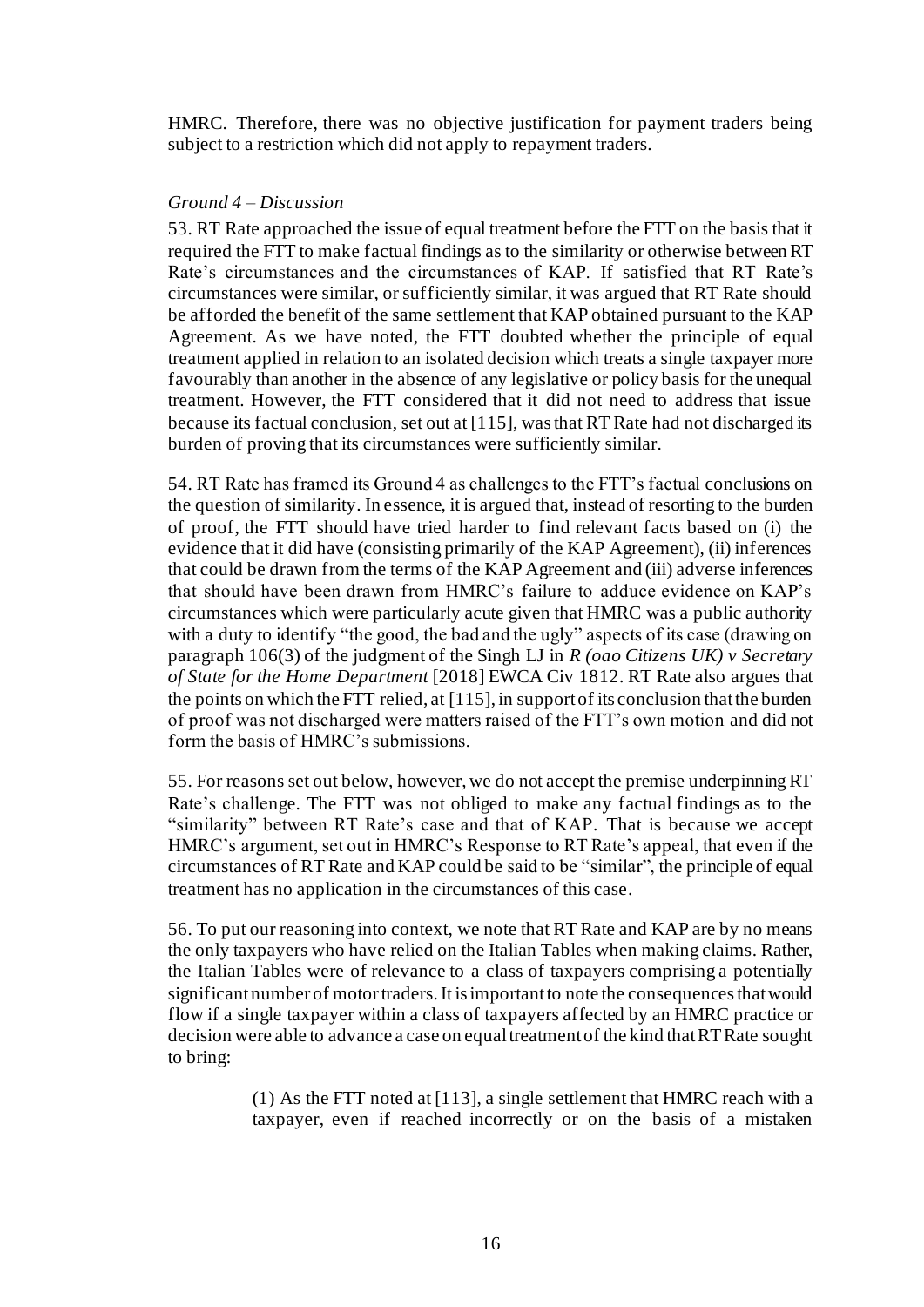understanding of the law, could become a "precedent" available to any other taxpayer who is capable of asserting a sufficient "similarity" in facts.

(2) That would be the case even if the law clearly prescribed a different treatment for the other taxpayers.

(3) Taxpayers with weak legal cases would therefore have an incentive to seek to discover settlements reached with other taxpayers in the class who are, or could be asserted to be, in similar circumstances. They might make applications requiring HMRC to disclose such settlements and incur the expense of doing so.

(4) Even if taxpayers do not themselves discover settlements reached with others in the class said to be in a similar position, HMRC would nevertheless retain an obligation to draw those cases to the FTT's attention in the case of any dispute. It is unclear how any such duty could ever effectively be monitored or complied with.

(5) Once taxpayers have succeeded in obtaining information on all other taxpayers in the class said to be in a similar situation, the focus of the proceedings before the FTT would be on the degree of similarity between the circumstances of the various taxpayers. The law would be a bystander in these proceedings given that the FTT would be invited to focus on the issue of "similarity" rather than the question whether tax is due in accordance with the law.

57. Of course, the fact that these consequences could flow, and the fact that we regard them as deleterious, does not determine the scope of the EU principle of equal treatment. The law sometimes produces consequences that might be thought unwelcome. However, those consequences demonstrate the central flaw in RT Rate's approach to the principle of equal treatment.

58. The flaw is this. The Italian Tables were evidently targeted at a class of taxpayers: motor traders who considered that they may have overpaid output tax on sales of demonstrator vehicles. Therefore, whenever HMRC make a decision about the claim of a taxpayer in that class, there is nothing particularly surprising about the proposition that that taxpayer might, in some respects at least, be in a similar position to other taxpayers in the class. Some "similarity" follows inevitably from the fact that the taxpayers are members of the same class.

59. Where HMRC make a decision on the tax affairs of a taxpayer who is a member of a class, the comparison which the doctrine of equal treatment requires has to be applied in a way that is workable having due regard to the constituents of the class as a whole. A comparison between the situations of individual members of the class is neither workable, nor mandated by the doctrine. Suppose that, to build on an example considered by the FTT at [114], Taxpayer A, who is a member of the same class as Taxpayers B and C, receives a favourable HMRC decision. Taxpayer B receives an unfavourable decision, considers challenging it, but decides not to and Taxpayer C receives a similar unfavourable decision to Taxpayer B. There is simply no coherent answer to the question whether Taxpayer C has been the subject of "unequal" treatment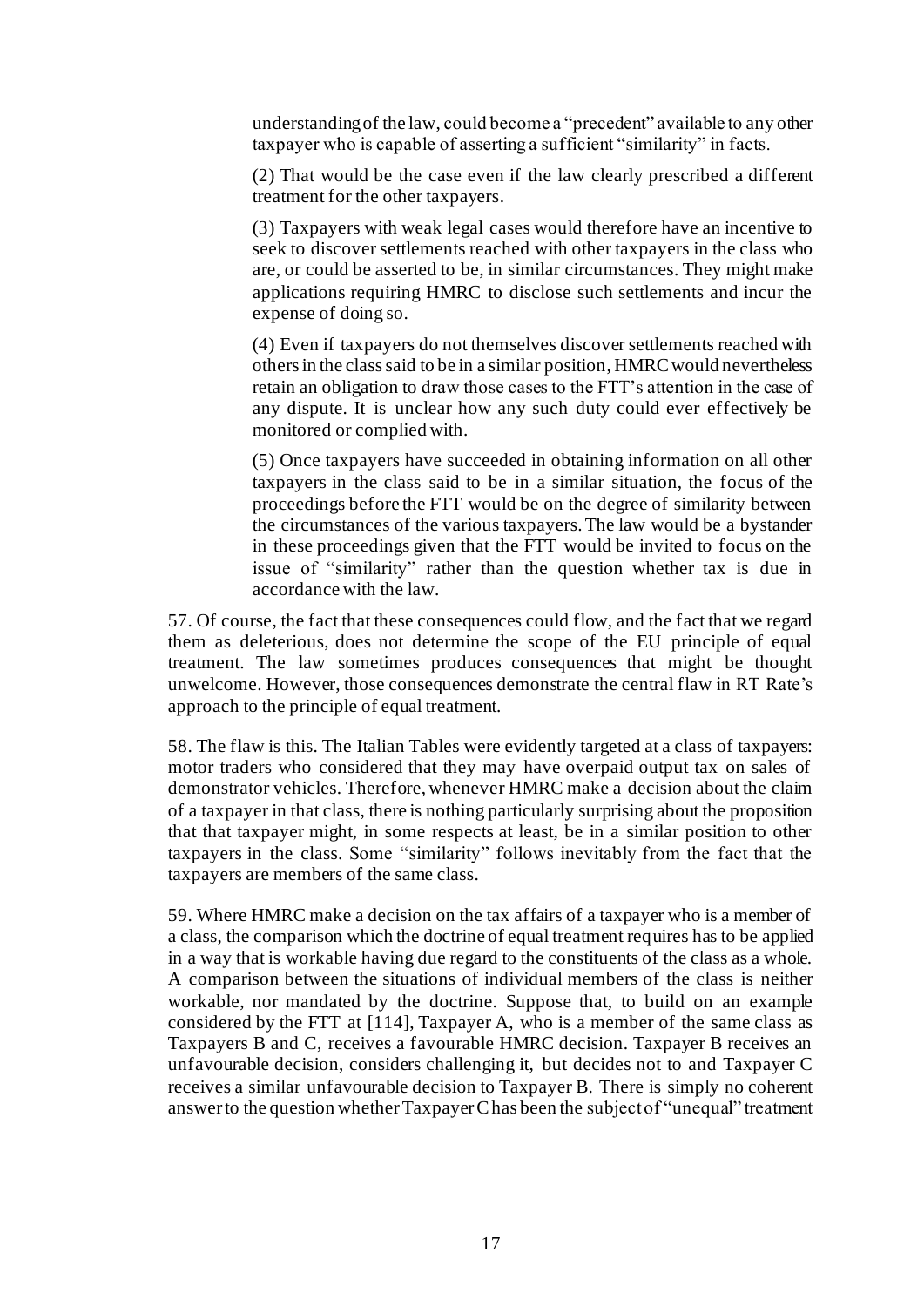given that its treatment is identical to that of Taxpayer B, albeit different from that of Taxpayer A.

60. It follows that, in the present case, where RT Rate is a member of a class of taxpayers capable of being affected by HMRC decisions, any failure to afford RT Rate equal treatment must similarly be evaluated by asking whether HMRC are differentiating between the situations of different classes of taxpayer, in much the same way as the question was approached in *Marks & Spencer 2006*. In the circumstances of this case, RT Rate could not have succeeded with a claim based on the EU doctrine of equal treatment simply by pointing to an allegedly different treatment of a single other taxpayer within the class.

61. In any event, even if the FTT was required to turn its mind to the question whether RT Rate and KAP were in "similar" positions, we see no error of law in the FTT's conclusions in that regard set out at [115]. The only evidence that RT Rate had put forward on the issue of "similarity" consisted of the KAP Agreement. That agreement largely documented the end result, namely the terms on which settlement was reached and the FTT was entitled to conclude that it was not, on its own, sufficient to discharge the burden of proving any necessary similarity between RT Rate's situation and that of KAP. Parties to disputes reach settlements for a vast variety of reasons. Even acknowledging Mr Firth's point that HMRC's freedom to compromise disputes is constrained by its "Litigation and Settlement Strategy", the FTT made a sustainable finding of fact in the last two sentences of [115] in concluding that the KAP Agreement itself contained insufficient evidence as to the specific circumstances of KAP that had resulted in the settlement being reached. RT Rate's argument, that the FTT should have "striven to make a finding on the evidence before it", is on closer inspection simply a disagreement with the finding that the FTT did make, namely that the evidence RT Rate put forward was insufficient and did not establish even a prima facie similarity between RT Rate's circumstances and those of KAP.

62. We are only reinforced in this conclusion by our awareness, derived from email exchanges that RT Rate showed us during the hearing, that RT Rate was in touch with Mr Furneaux, a director of KAP, prior to the FTT hearing. That email exchange indicates that Mr Furneaux had some concerns about revealing details of the KAP Agreement, which contains a confidentiality clause. It also indicates that Mr Furneaux ultimately declined to provide RT Rate with much relevant information. However, RT Rate had the burden of proving its case. Even if Mr Furneaux was unco-operative, there was more that RT Rate could have done to obtain evidence of the averred similarity between its situation and that of KAP. It could, for example, have applied for Mr Furneaux to be made subject to a witness summons under the FTT's rules of procedure. It could have applied for further disclosure of documents from HMRC.

63. RT Rate submits that HMRC's duties as a public authority should have obviated the need for it to take such steps. It argues that HMRC should itself have drawn relevant material to the FTT's attention, relying on the formulation of the duties of "candour and co-operation" of a public law authority set out in paragraphs 86 of the judgment of Singh LJ in *Citizens UK* to which we have already referred. We reject that submission. *Citizens UK* sets out the formulation of duties applicable in judicial review proceedings.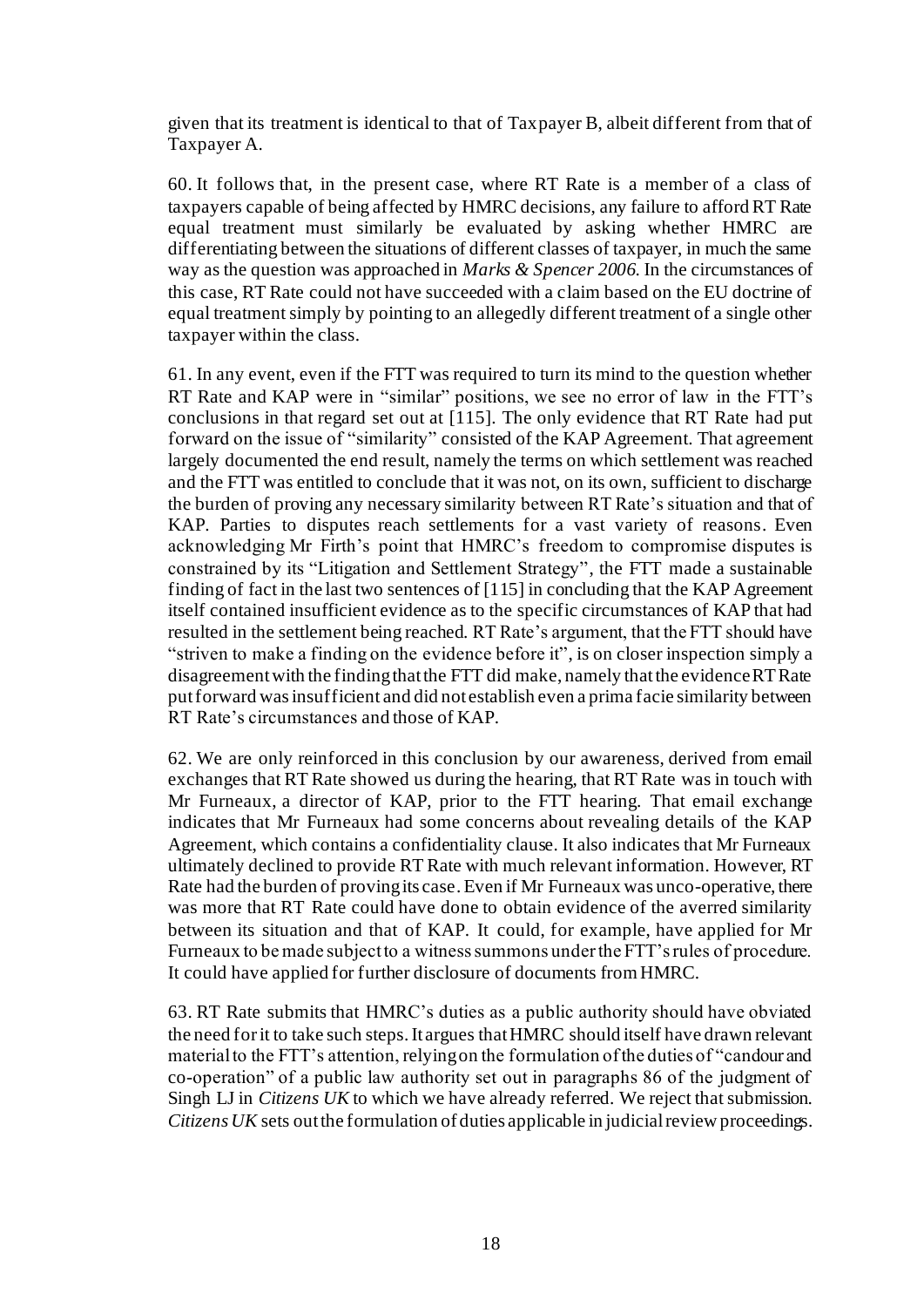Such proceedings are not concerned with the establishing of facts and indeed, as Singh LJ noted at [106(1)] and [106(2)] of *Citizens UK*, it is precisely because the ordinary rules of disclosure of documents do not apply in judicial review proceedings, that public authorities are subject to the duties of candour and co-operation. The proceedings before the FTT were not judicial review proceedings. They were, in part, proceedings concerned with the establishment of facts, and the ordinary burden on RT Rate, to prove its factual case, applied. That was particularly so given that HMRC was not, before the FTT, advancing any positive case that the situations of RT Rate and KAP were materially different but was instead relying on an argument that, even if similarity could be proved, the EU doctrine of equal treatment was still inapplicable.

64. We would perhaps place less weight than the FTT did, at [115], on the fact that the KAP Agreement does not mention the Italian Tables. Read as a whole, we consider that the KAP Agreement was demonstrably settling some kind of claim based on the Italian Tables. However, that does not alter our conclusion that, overall, the FTT was entitled to conclude that RT Rate had not discharged its burden of proof.

65. RT Rate also argues that the matters relied on at [115] in support of the FTT's conclusion on the burden of proof were unprompted by submissions made by HMRC and so were identified for the first time in the Decision. We see nothing objectionable about that in the circumstances of this case. We accept that HMRC would have made no submissions as to how RT Rate's case could be distinguished from that of KAP since, as we have noted, HMRC's position was that, even if similarity could be proved, RT Rate's case on equal treatment could not succeed. However, having decided that it would not decide the appeal on HMRC's preferred basis, the FTT then needed to decide whether the evidence that RT Rate had put forward was enough. If that evidence had been more extensive, it might well not have been appropriate for the FTT to perform its own review of that evidence that was not tested by submissions from the parties. However, RT Rate's evidence consisted entirely of the KAP Agreement. This ran to three pages (not including the cover page setting out the parties to it) of which one page (at least) can fairly be described as "boiler plate". The FTT was entitled to decide for itself whether such scanty evidence could satisfy the burden of proof and, as we have explained, was entitled to its conclusion that the burden was not satisfied.

66. It follows that we also do not accept RT Rate's argument that the FTT should have drawn an inference from HMRC's failure to adduce evidence of their own as to the circumstance of KAP's case. Having concluded, permissibly, that the KAP Agreement was simply insufficient to discharge RT Rate's burden of proof, the FTT was entitled to conclude that no question of any adverse inference arose. Moreover, since the FTT had concluded, permissibly, that RT Rate's evidence did not even disclose a prima facie case on "similarity", it was entitled to treat that case as not proved, even though HMRC had adduced no evidence of their own.

67. For all of those reasons, we dismiss RT Rate's appeal on Ground 4.

#### **Disposition**

68. RT Rate's appeal is dismissed on all grounds.